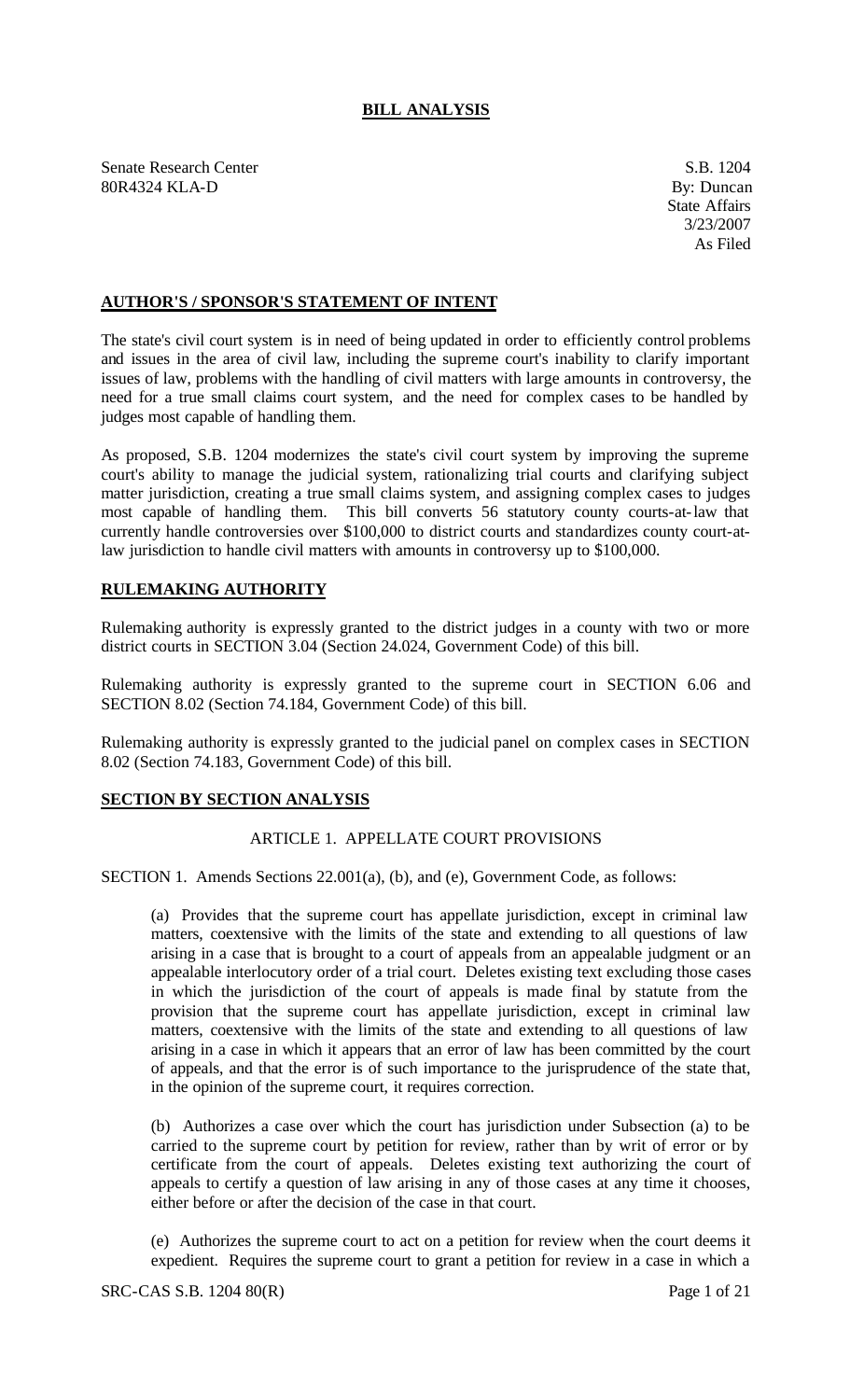court of appeals has declared void a statute of the state. Deletes existing text providing that for purposes of Subsection (a)(2), one court holds differently from another when there is inconsistency in their respective decisions that should be clarified to remove unnecessary uncertainty in the law and unfairness to litigants.

SECTION 1.02. Amends Section 22.002(b), Government Code, as follows:

(b) Deletes existing text authorizing a justice of the supreme court to issue a writ of mandamus to compel certain judges to proceed to trial and judgment in a case only if the supreme court is on vacation. Deletes existing text that the supreme court or a justice of the supreme court is authorized to issue a writ of mandamus to compel certain judges to proceed to trial and judgment in a case only providing that the case is agreeable to the principals and usages of law, returnable to the supreme court on or before the first day of the term, or during the session of the term, or before any justice of the supreme court as the nature of the case requires.

SECTION 1.03. Amends Section 22.225, Government Code, as follows:

Sec. 22.225. EFFECT OF JUDGMENT IN CIVIL CASES. Deletes existing text providing that a judgment of a court of appeals is conclusive on the law and facts, and prohibiting a petition for review from being allowed to the supreme court, in certain civil cases. Deletes existing text providing that this section does not deprive the supreme court of jurisdiction of a civil case brought to the court of appeals from an appealable judgment of a trial court in which the justices of the court of appeals disagree on a question of law material to the decision or in which one of the courts of appeals holds differently from a prior decision of another court of appeals or of the supreme court, as provided by Subdivisions (1) and (2) of Section 22.001(a). Deletes existing text allowing a petition from review to the supreme court for an appeal from an interlocutory order described by Section 51.014(a)(3), (6), or (11), Civil Practice and Remedies Code. Deletes existing text providing that, for purposes of Subsection (c), one court holds differently from another when there is inconsistency in their respective decisions that should be clarified to remove unnecessary uncertainty in the law and unfairness to litigants.

SECTION 1.04. (a) Amends Section 24.007, Property Code, as follows:

Sec. 24.007. APPEAL. (a) Deletes existing text prohibiting a final judgment of a county court in an eviction suit from being appealed on the issue of possession unless the premises in question are being used for residential purposes only. Prohibits a judgment of a county court in an eviction suit, to be stayed pending appeal, under any circumstances, unless, within 10 days of the signing of the judgment, the appellant files a supersedeas bond in an amount set by the county court.

(b) Prohibits a final judgment of a county court in an eviction suit from being taken to the court of appeals district in which the county court is located, notwithstanding any other law.

(b) Makes application of this section prospective.

SECTION 1.05. Repealer: Section 22.007 (Application for Writ of Error), Government Code.

# ARTICLE 2. GENERAL PROVISIONS FOR TRIAL COURTS

SECTION 2.01. Amends the heading to Subchapter A, Chapter 23, Government Code, as follows:

## SUBCHAPTER A. GENERAL PROVISIONS

SECTION 2.02. Amends Subchapter A, Chapter 23, Government Code, by adding Section 23.002, as follows:

SRC-CAS S.B. 1204 80(R) Page 2 of 21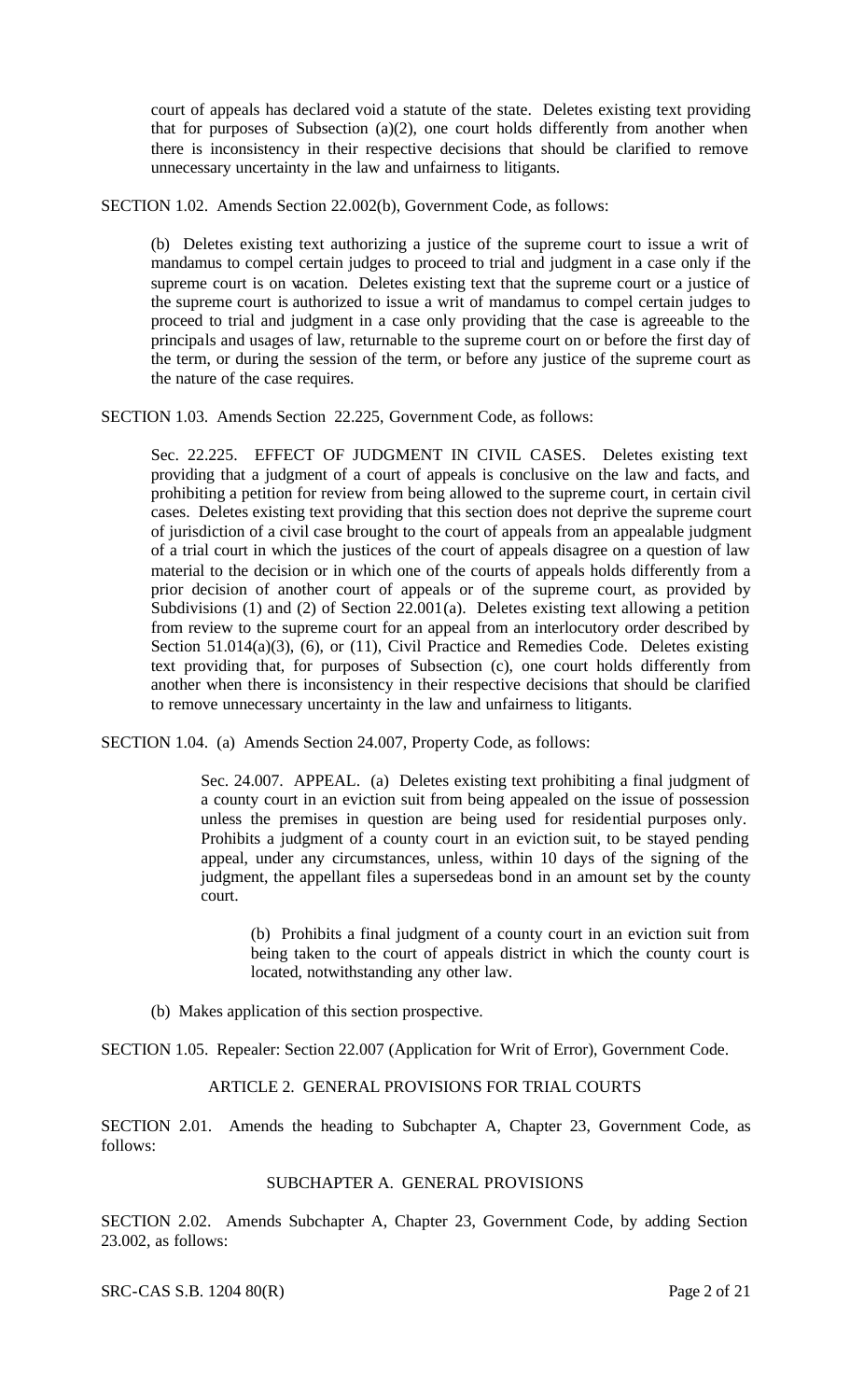Sec. 23.002. TRANSFER OF CASES. Authorizes a district court, statutory court, county court, or justice court, notwithstanding any other law and on the agreement of all parties in a pending case, to transfer the case to any other of those courts in the county, provided that the court to which the case is transferred has jurisdiction over the matter.

#### ARTICLE 3. GENERAL PROVISIONS FOR DISTRICT COURTS

SECTION 3.01. Amends Section 24.002, Government Code, as follows:

Sec. 24.002. New heading: ASSIGNMENT OF JUDGE OR TRANSFER OF CASE ON RECUSAL. (a) Requires a judge to take certain actions and inactions if the district judge in a county with only one district court determines on the judge's own motion that the judge should not sit in a case pending in the judge's court because the judge is disqualified or otherwise should recuse himself or herself.

(b) Requires a judge to take certain actions and inactions if the district judge in a county with more than one district court determines on the judge's own motion that the judge should not sit in a case pending in the judge's court because the judge is disqualified or otherwise should recuse himself or herself. Deletes existing text providing that a change of venue is not necessary because of the disqualification of a district judge in a case or proceeding pending in his court. Deletes existing text requiring the judge to immediately certify his disqualification to the governor and requiring the governor to take certain actions if such a situation arises.

SECTION 3.02. Amends Section 24.003, Government Code, as follows:

Sec. 24.003. New heading: TRANSFER OF CASES; EXCHANGE OF BENCHES. (a) Provides that this section applies only to counties with two or more district courts, rather than to civil cases in counties with five or more district courts.

(b) Authorizes a district judge in such a county to perform certain tasks and duties.

(c) Authorizes another district judge in the county to hold court for a judge if the district judge in the county is sick or otherwise absent. Authorizes a district judge in the county to hear and determine any part or question of any case or proceeding pending in any of the district courts and authorizes any other district judge to complete the hearing and render judgment in the case or proceeding. Authorizes a district judge to hear and determine certain motions and enter judgment or order on them in the court in which the case or proceeding is pending without transferring the case or proceeding. Authorizes the district judge in whose court the matter is pending to proceed to hear, complete, and determine the matter, or all or any part of another matter, and render a final judgment. Authorizes a district judge to issue a restraining order or injunction that is returnable to any other district court.

(d) Requires a judgment or order to be entered in the minutes of the court in which the case is pending.

(e) Provides that this section does not limit the powers of a district judge when acting for another judge by exchange of benches or otherwise. Deletes existing text authorizing the governor, if a district judge is disqualified in a case pending in his court and his disqualification is certified to the governor, to require any other district judge in the county to exchange benches with the disqualified judge. Deletes existing text that authorizes any of the district judges in a county to hold court for a district judge who is absent, sick, or disqualified, or transfer a pending case to the court of any other district judge in the county.

SECTION 3.03. Amends Section 24.012(a), Government Code, as follows: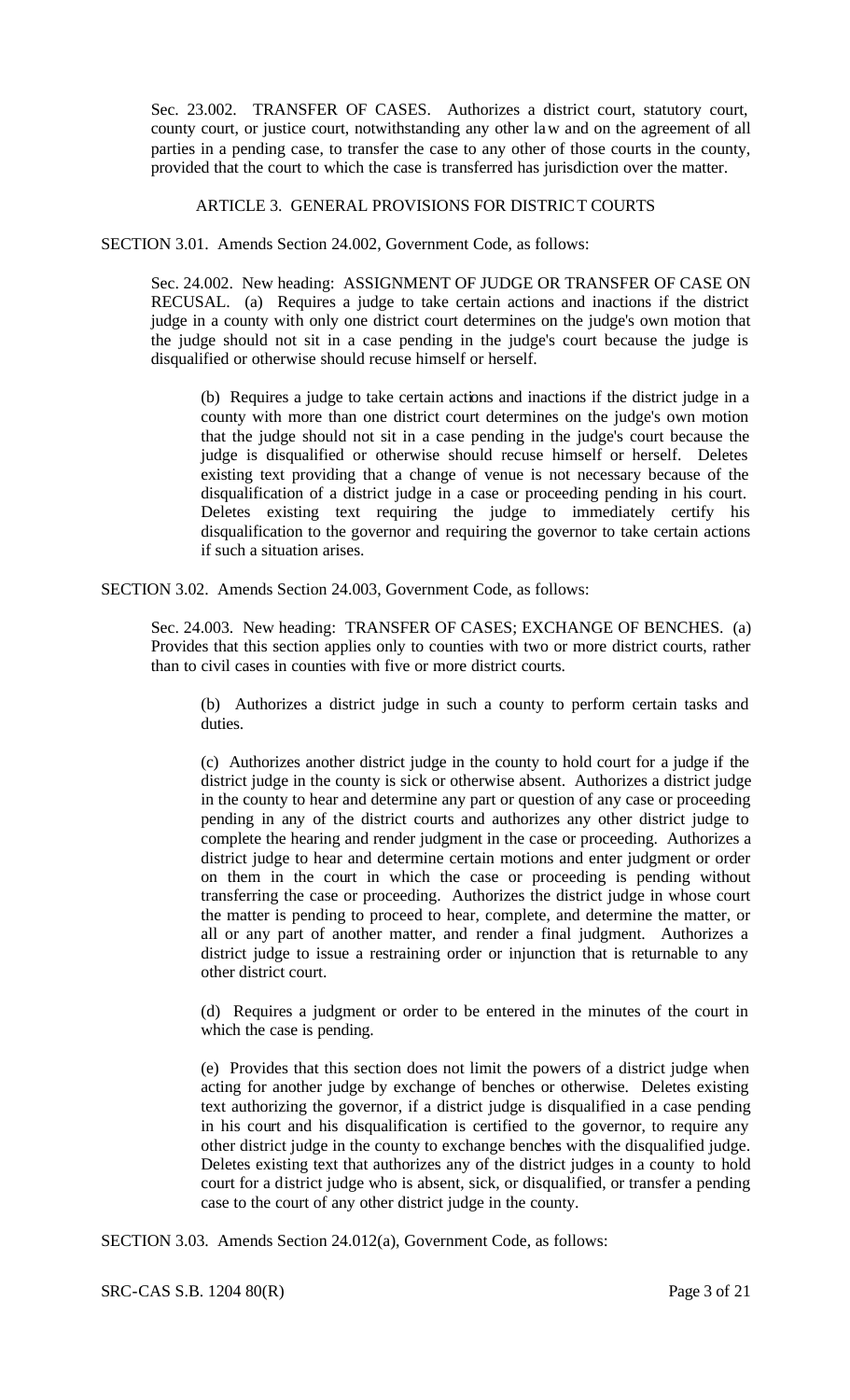(a) Provides that each district and criminal district court holds in each county in the judicial district terms that commence on the first Mondays in January and July of each year, notwithstanding any other law. Provides that this section controls the extent of a conflict between this subsection and a specific provision relating to a particular judicial district.

SECTION 3.04. Amends Subchapter A, Chapter 24, Government Code, by adding Sections 24.023-24.031, as follows:

Sec. 24.023. OBLIGATIONS; BONDS. (a) Provides that when a case is transferred from one court to another certain obligations issued by the transferring court are returnable to the court to which the case is transferred as if originally issued by that court.

(b) Requires the obligees in all bonds and recognizances taken in and for a court from which a case is transferred, and all witnesses summoned to appear in a district court from which a case is transferred, to appear before the court to which the case is transferred as if taken in or for required to appear before that court.

Sec. 24.024. FILING AND DOCKETING CASES. Authorizes the district judges in a county with two or more district courts to adopt rules governing the filing and numbering of cases, the assignment of cases for trial, and the distribution of the work of the courts as in their discretion they consider necessary or desirable for the orderly dispatch of the business of the courts.

Sec. 24.025. SUPPLEMENTAL COMPENSATION. (a) Entitles all district judges in a county to equal amounts of supplemental compensation from the county, unless otherwise provided by this subchapter.

(b) Entitles a district judge to an amount of supplemental compensation for serving on the juvenile board of a county that is equal to the amount other judges serving on the juvenile board receive.

Sec. 24.026. ASSIGNING PREFERENCES TO DISTRICT COURTS. (a) Authorizes the local board of district judges in a county with two or more district courts to designate a court as giving preference to certain kinds of cases.

(b) Provides that courts designated as giving preference to family law matters have primary responsibility for matters arising under Titles 1, 2, 4, and 5, Family Code.

(c) Provides that the designation of a court as giving preference to certain kinds of cases does not limit the jurisdiction of that court or of any other district court in the county.

Sec. 24.027. APPOINTMENT OF INITIAL JUDGE. Provides that on the creation of a new judicial district, the initial vacancy in the office of district judge is filled in accordance with Section 28, Article V, Texas Constitution.

Sec. 24.028. GRAND AND PETIT JURORS. (a) Provides that all grand and petit jurors elected in a county before a new district court is created or the composition of an existing district court is modified by an amendment to this chapter are considered to be selected for the new or modified district court, as applicable.

(b) Provides that a petit jury is composed of the number of members provided by Section 62.201 (Number of Jurors).

Sec. 24.029. CASES TRANSFERRED. Provides that if by an amendment to this chapter a county is removed from the composition of an existing judicial district and added to another existing or new judicial district, all cases and proceedings from that county that are pending in the district court of the judicial district from which the county was removed are transferred to the district court of the judicial district to which the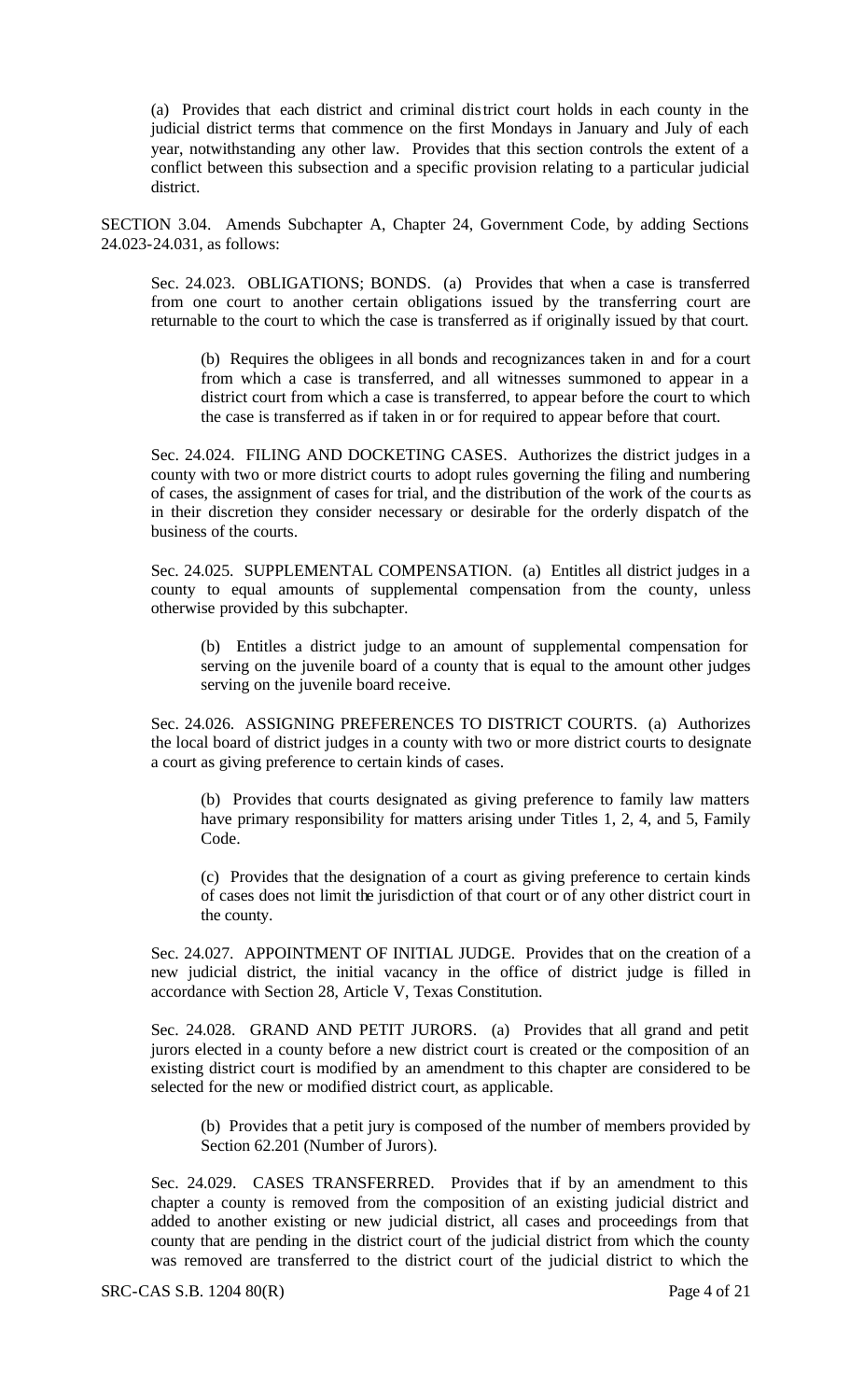county is added. Requires the judge of each affected district court to sign the proper orders in connection with the transfer.

Sec. 24.030. PROCESSES, WRITS, AND OTHER OBLIGATIONS REMAIN VALID. (a) Provides that if by an amendment to this chapter a county is removed from the composition of an existing judicial district and added to another existing or new judicial district, of if an amendment to this chapter changes the time or place at which the terms of court are held, all processes, writs, bonds, recognizances, and other obligations issued from and made returnable to that court before the effective date of the transfer or other change are returnable as provided by this subsection. Provides that an obligation from the affected court is returnable to another district court in the county on the date that court directs, but prohibits such from being made returnable on a date that is earlier than the date on which the obligation was originally returnable. Provides that the obligations are legal and valid as if the obligations had been made returnable to the issuing court.

(b) Requires the obligees in all appearance bonds and recognizances taken in and for a district court of a county before the effective date of an amendment to this chapter, and all witnesses summoned to appear before that district court under laws existing before the effective date of an amendment to this chapter, to appear at another district court in the county on the date that court directs, but prohibits such persons from being required to appear on a date that is earlier than the date on which the obligees or witnesses were originally required to appear.

Sec. 24.031. LOCATION OF COURT. (a) Requires a district court to sit in the county seat for a jury trial in a civil case. Authorizes the commissioners court of the county to authorize a district court to sit in any municipality within the county to hear and determine nonjury trials in civil cases and to hear and determine motions, arguments, and other matters not heard before a jury in a civil case that is within the court's jurisdiction.

(b) Provides that the district clerk or the clerk's deputy serves as clerk of the court when a court sits in a municipality other than the municipality that is the county seat and authorizes such a person to transfer certain items to that municipality while the court is in session there and back to the clerk's office in the county seat at the end of each session.

(c) Requires the commissioners court, if the commissioners court authorizes a district court to sit in a municipality other than the municipality that is the county seat, to provide suitable facilities for the court in that municipality.

SECTION 3.05. Amends Section 62.201, Government Code, as follows:

Sec. 62.201. NUMBER OF JURORS. Authorizes parties in a district court to agree to try a particular case with six jurors, rather than fewer than 12 jurors, as an exception to a jury in a district court being composed of 12 persons. Prohibits this exception if a jury of 12 is required by Section 13 (Number of Grand and Petit Jurors; Number Concurring), Article V, Texas Constitution.

SECTION 3.06. Repealer: Section 24.013 (Judge's Powers in Vacation), Government Code.

# ARTICLE 4. JURISDICTION OF STATUTORY COUNTY COURTS

SECTION 4.01. Amends Section 25.0002, Government Code, as follows:

Sec. 25.0002. New heading: DEFINITIONS. Defines "criminal law cases and proceedings," "juvenile law cases and proceedings," and "mental health causes and proceedings." Redefines "family law cases and proceedings."

SECTION 4.02. Effective date of this article: September 1, 2007.

### ARTICLE 5. ABOLITION OF CERTAIN STATUTORY COUNTY COURTS AND CREATION OF ADDITIONAL JUDICIAL DISTRICTS

SRC-CAS S.B. 1204 80(R) Page 5 of 21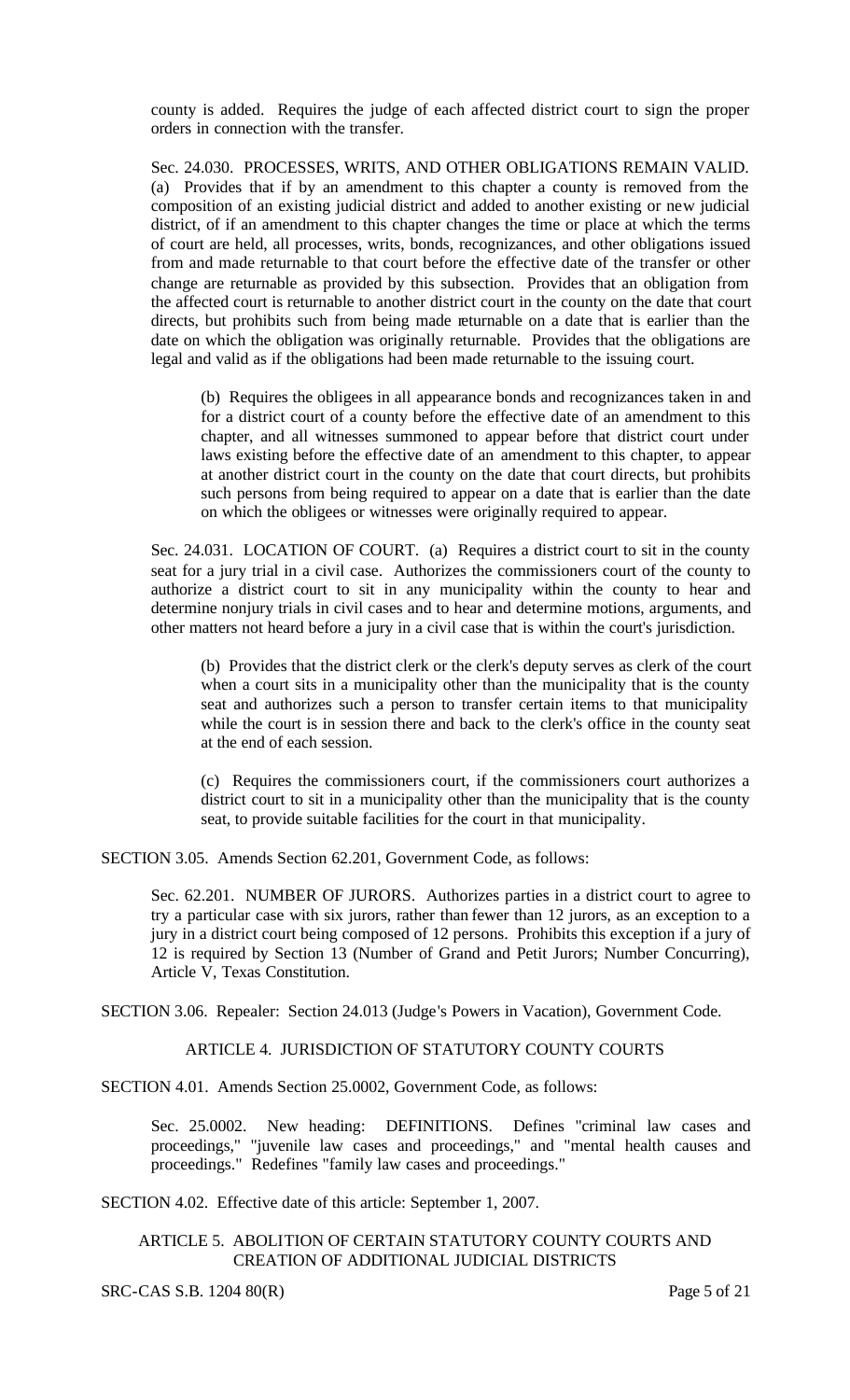SECTION 5.01. (a) Amends Subchapter C, Chapter 24, Government Code, by adding Section 24.594, as follows:

> Sec. 24.594. 450TH JUDICIAL DISTRICT (CALHOUN COUNTY). Provides that the 450th Judicial District is composed of Calhoun County.

(b) Repealer: Sections 25.0311 (Calhoun County) and 25.0312 (Calhoun County Court at Law Provisions), Government Code.

(c) Abolishes the County Court at Law No. 1 of Calhoun County and creates the 450th Judicial District on January 1, 2011.

(d) Effective date of this section: January 1, 2011.

SECTION 5.02. (a) Amends Subchapter C, Chapter 24, Government Code, by adding Section 24.595, as follows:

> Sec. 24.595. 451ST JUDICIAL DISTRICT (CAMERON COUNTY). Provides that the 451st Judicial District is composed of Cameron County.

(b) Amends Subchapter C, Chapter 24, Government Code, by adding Section 24.596, as follows:

Sec. 24.596. 452ND JUDICIAL DISTRICT (CAMERON COUNTY). Provides that the 452nd Judicial District is composed of Cameron County.

(c) Amends Subchapter C, Chapter 24, Government Code, by adding Section 24.597, as follows:

Sec. 24.597. 453RD JUDICIAL DISTRICT (CAMERON COUNTY). Provides that the 453rd Judicial District is composed of Cameron County.

(d) Repealer: Sections 25.0331 (Cameron County) and 25.0332 (Cameron County Court at Law Provisions), Government Code.

(e) Abolishes the County Court at Law No. 1 of Cameron County and creates the 451st Judicial District on January 1, 2011.

(f) Abolishes the County Court at Law No. 2 of Cameron County and creates the 452nd Judicial District on January 1, 2011.

(g) Abolishes the County Court at Law No. 3 of Cameron County and creates the 453rd Judicial District on January 1, 2011.

(h) Effective date of this section: January 1, 2011.

SECTION 5.03. (a) Amends Subchapter C, Chapter 24, Government Code, by adding Section 24.598, as follows:

> Sec. 24.598. 454TH JUDICIAL DISTRICT (CASS COUNTY). Provides that the 454th Judicial District is composed of Cass County.

(b) Repealer: Sections 25.0361 (Cass County) and 25.0362 (Cass County Court at Law Provisions), Government Code.

(c) Abolishes the County Court at Law of Cass County and creates the 454th Judicial District on January 1, 2011.

(d) Effective date of this section: January 1, 2011.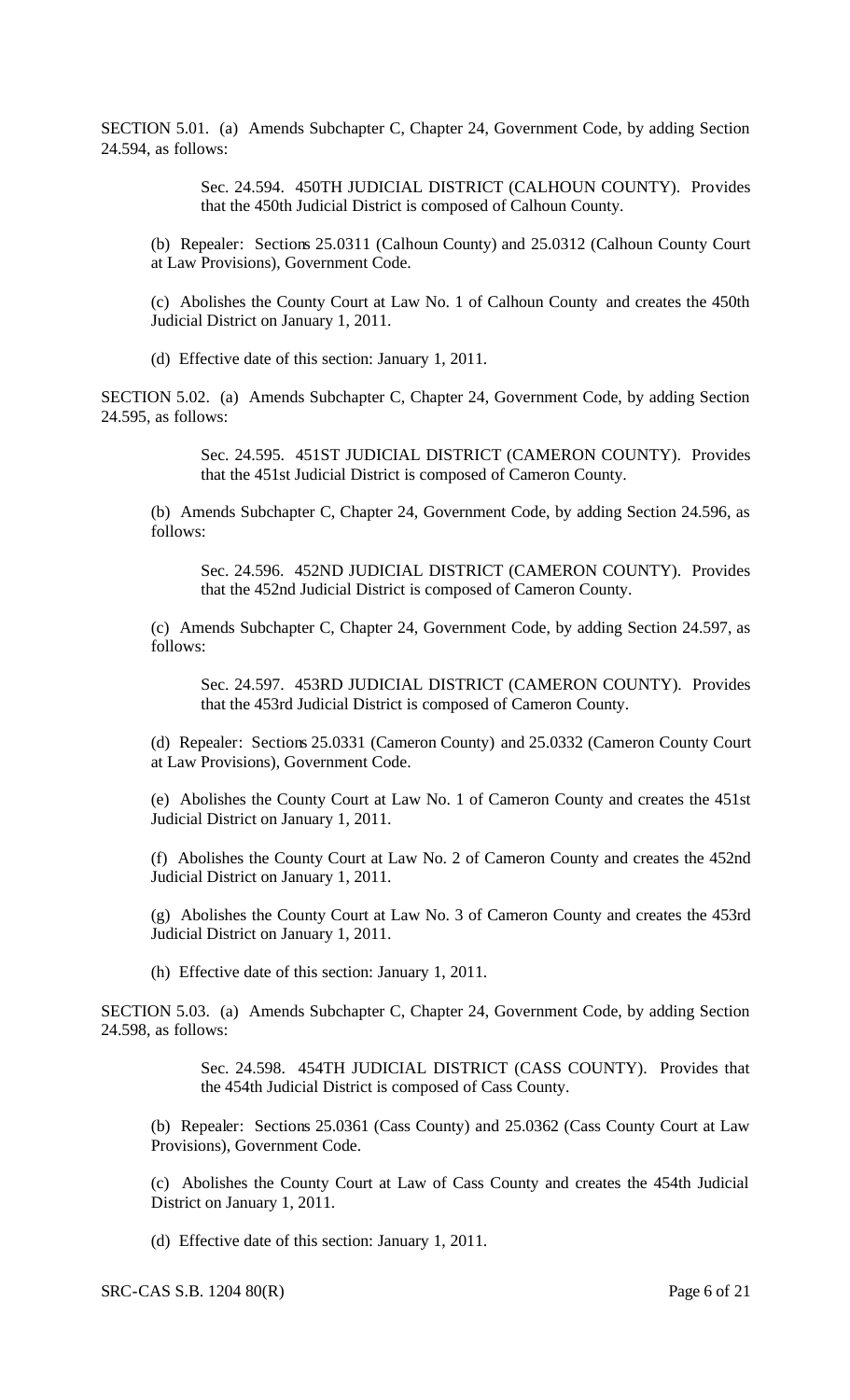SECTION 5.04. (a) Amends Subchapter C, Chapter 24, Government Code, by adding Section 24.599, as follows:

> Sec. 24.599. 455TH JUDICIAL DISTRICT (DALLAS COUNTY). Provides that the 455th Judicial District is composed of Dallas County.

(b) Amends Subchapter C, Chapter 24, Government Code, by adding Section 24.600, as follows:

Sec. 24.600. 456TH JUDICIAL DISTRICT (DALLAS COUNTY). Provides that the 456th Judicial Distric t is composed of Dallas County.

(c) Amends Subchapter C, Chapter 24, Government Code, by adding Section 24.6001, as follows:

Sec. 24.6001. 457TH JUDICIAL DISTRICT (DALLAS COUNTY). Provides that the 457th Judicial District is composed of Dallas County.

(d) Amends Subchapter C, Chapter 24, Government Code, by adding Section 24.6002, as follows:

Sec. 24.6002. 458TH JUDICIAL DISTRICT (DALLAS COUNTY). Provides that the 458th Judicial District is composed of Dallas County.

(e) Amends Subchapter C, Chapter 24, Government Code, by adding Section 24.6003, as follows.

Sec. 24.6003. 459TH JUDICIAL DISTRICT (DALLAS COUNTY). Provides that the 459th Judicial District is composed of Dallas County.

(f) Repealer: Sections 25.0591(a) (regarding the County Court of Dallas County at Law No. 1) and 25.0592 (Dallas County Court at Law Provisions), Government Code.

(g) Amends Section 25.0593(a), Government Code, to make conforming changes.

(h) Abolishes the County Court of Dallas County at Law No. 1 and creates the 455th Judicial District on January 1, 2011.

(i) Abolishes the County Court of Dallas County at Law No. 2 and creates the 456th Judicial District on January 1, 2011.

(j) Abolishes the County Court of Dallas County at Law Number 3 and creates the 457th Judicial District on January 1, 2011.

(k) Abolishes the County Court of Dallas County at Law Number 4 and creates the 458th Judicial District on January 1, 2011.

(l) Abolishes the County Court of Dallas County at Law No. 5 and creates the 459th Judicial District on January 1, 2011.

(m) Effective date of this section: January 1, 2011.

SECTION 5.05. (a) Amends Subchapter C, Chapter 24, Government Code, by adding Section 24.6004, as follows:

> Sec. 24.6004. 460TH JUDICIAL DISTRICT (ELLIS COUNTY). Provides that the 460th Judicial District is composed of Ellis County.

(b) Amends Subchapter C, Chapter 24, Government Code, by adding Section 24.6005, as follows: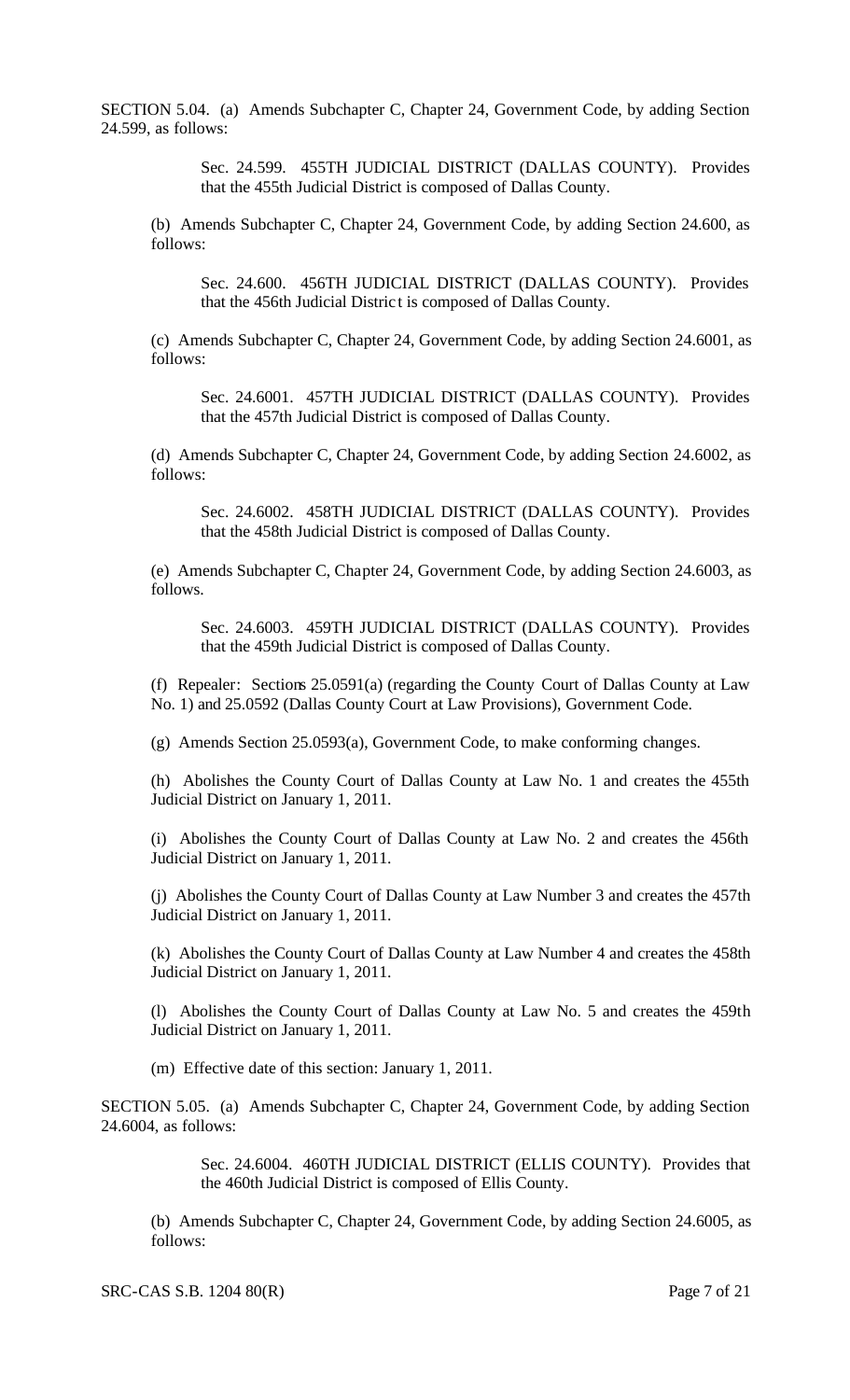Sec. 24.6005. 461ST JUDICIAL DISTRICT (ELLIS COUNTY). Provides that the 461st Judicial District is composed of Ellis County.

(c) Repealer: Sections 25.0721 (Ellis County) and 25.0722 (Ellis County Court at Law Provisions), Government Code.

(d) Abolishes the County Court at Law of Ellis County and creates the 460th Judicial District on January 1, 2011.

(e) Abolishes the County Court at Law No. 2 of Ellis County and creates the 461st Judicial District on January 1, 2011.

(f) Effective date of this section: January 1, 2011.

SECTION 5.06. (a) Amends Subchapter C, Chapter 24, Government Code, by adding Section 24.6006, as follows:

> Sec. 24.6006. 462ND JUDICIAL DISTRICT (EL PASO COUNTY). Provides that the 462nd Judicial District is composed of El Paso County.

(b) Amends Subchapter C, Chapter 24, Government Code, by adding Section 24.6007, as follows:

Sec. 24.6007. 463RD JUDICIAL DISTRICT (EL PASO COUNTY). Provides that the 463rd Judicial District is composed of El Paso County.

(c) Amends Subchapter C, Chapter 24, Government Code, by adding Section 24.6008, as follows:

Sec. 24.6008. 464TH JUDICIAL DISTRICT (EL PASO COUNTY). Provides that the 464th Judicial District is composed of El Paso County.

(d) Amends Subchapter C, Chapter 24, Government Code, by adding Section 24.6009, as follows:

Sec. 24.6009. 465TH JUDICIAL DISTRICT (EL PASO COUNTY). Provides that the 465th Judicial District is composed of El Paso County.

(e) Amends Subchapter C, Chapter 24, Government Code, by adding Section 24.60010, as follows:

Sec. 24.60010. 466TH JUDICIAL DISTRICT (EL PASO COUNTY). Provides that the 466th Judicial District is composed of El Paso County.

(f) Amends Subchapter C, Chapter 24, Government Code, by adding Section 24.60011, as follows:

Sec. 24.60011. 467TH JUDICIAL DISTRICT (EL PASO COUNTY). Provides that the 467th Judicial District is composed of El Paso County.

(g) Amends Subchapter C, Chapter 24, Government Code, by adding Section 24.60012, as follows:

Sec. 24.60012. 468TH JUDICIAL DISTRICT (EL PASO COUNTY). Provides that the 468th Judicial District is composed of El Paso County.

(h) Amends Section 25.0731(a), Government Code, to make conforming changes.

(i) Repealer: Sections 25.0732(i) and (r) (regarding El Paso County Court at Law provisions), Government Code.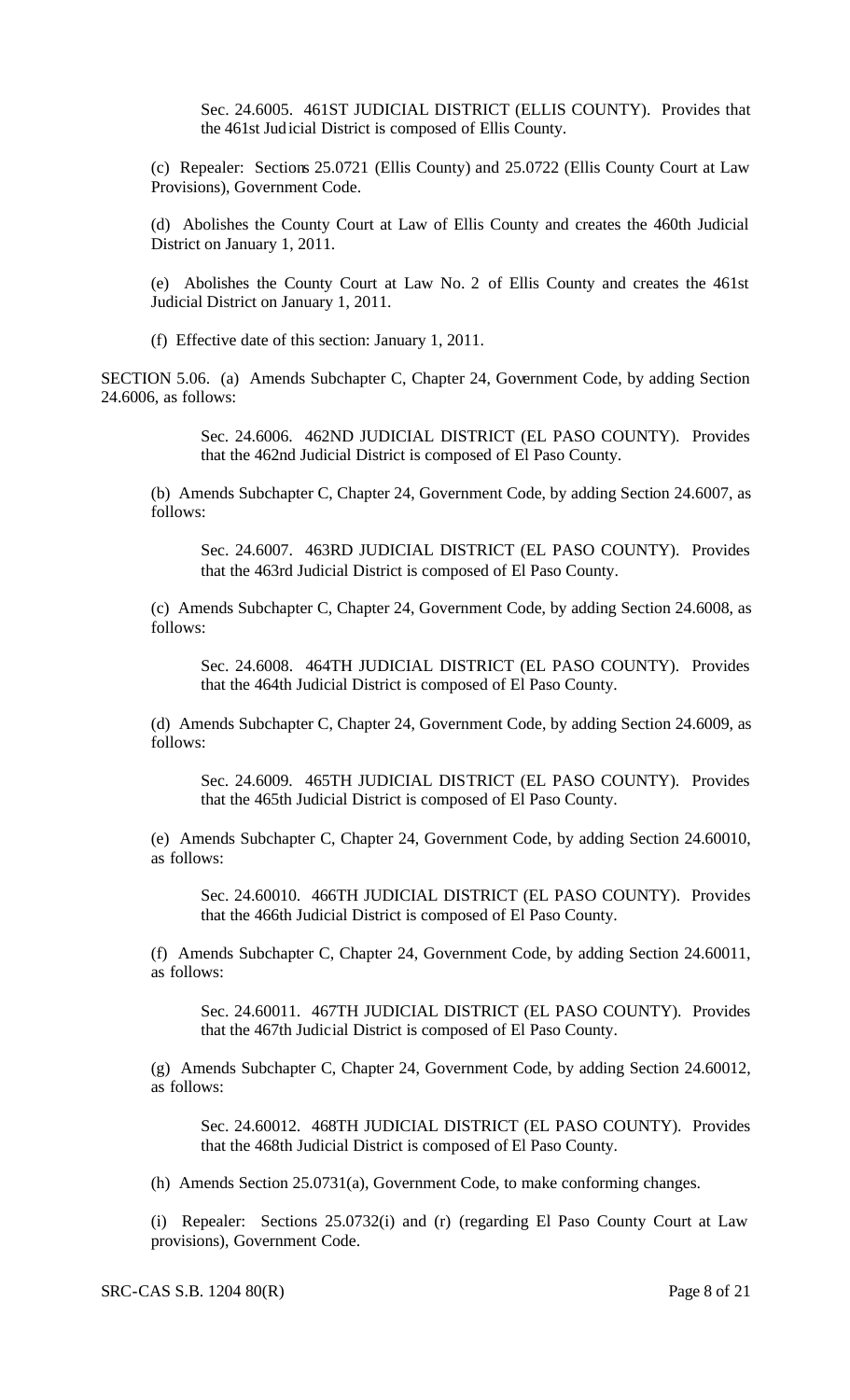(j) Abolishes the County Court at Law No. 1 of El Paso County and creates the 462nd Judicial District on January 1, 2011.

(k) Abolishes the County Court at Law No. 2 of El Paso County and creates the 463rd Judicial District on January 1, 2011.

(l) Abolishes the County Court at Law No. 3 of El Paso County and creates the 464th Judicial District on January 1, 2011.

(m) Abolishes the County Court at Law No. 4 of El Paso County and creates the 465th Judicial District on January 1, 2011.

(n) Abolishes the County Court at Law No. 5 of El Paso County and creates the 466th Judicial District on January 1, 2011.

(o) Abolishes the County Court at Law No. 6 of El Paso County and creates the 467th Judicial District on January 1, 2011.

(p) Abolishes the County Court at Law No. 7 of El Paso County and creates the 468th Judicial District on January 1, 2011.

(q) Effective date of this section: January 1, 2011.

SECTION 5.07. (a) Amends Subchapter C, Chapter 24, Government Code, by adding Section 24.60013, as follows:

> Sec. 24.60013. 469TH JUDICIAL DISTRICT (GALVESTON COUNTY). Provides that the 469th Judicial District is composed of Galveston County.

(b) Amends Subchapter C, Chapter 24, Government Code, by adding Section 24.60014, as follows:

Sec. 24.60014. 470TH JUDICIAL DISTRICT (GALVESTON COUNTY). Provides that the 470th Judicial District is composed of Galveston County.

(c) Amends Subchapter C, Chapter 24, Government Code, by adding Section 24.60015, as follows:

Sec. 24.60015. 471ST JUDICIAL DISTRICT (GALVESTON COUNTY). Provides that the 471st Judicial District is composed of Galveston County.

(d) Amends Sections  $25.0862(i)$ , (i), (k), and (l), Government Code, as follows:

(i) Provides that the county clerk serves as clerk of the court in all cases. Deletes existing text requiring the clerk of the statutory county courts and statutory probate court to keep a separate docket for each court. Deletes existing text providing that the district clerk serves as clerk of the county courts in a cause of action arising under the Family Code and an appeal of a final ruling or decision of the division of workers' compensation of TDI regarding workers' compensation claims.

(j)-(k) Makes conforming changes

(l) Deletes existing text providing that practice, appeals, and writs of error in a statutory count court are as prescribed by law for county courts and county courts at law. Deletes existing text authorizing appeals and writs of error to be taken from judgments and orders of the County Courts Nos. 1, 2, and 3 of Galveston County and the judges, in civil and criminal cases, in the manner prescribed by law for appeals and writs of error. Deletes existing text authorizing appeals from interlocutory orders of the County Courts Nos. 1, 2, and 3 appointing a receiver or overruling a motion to vacate or appoint a receiver to be taken and be governed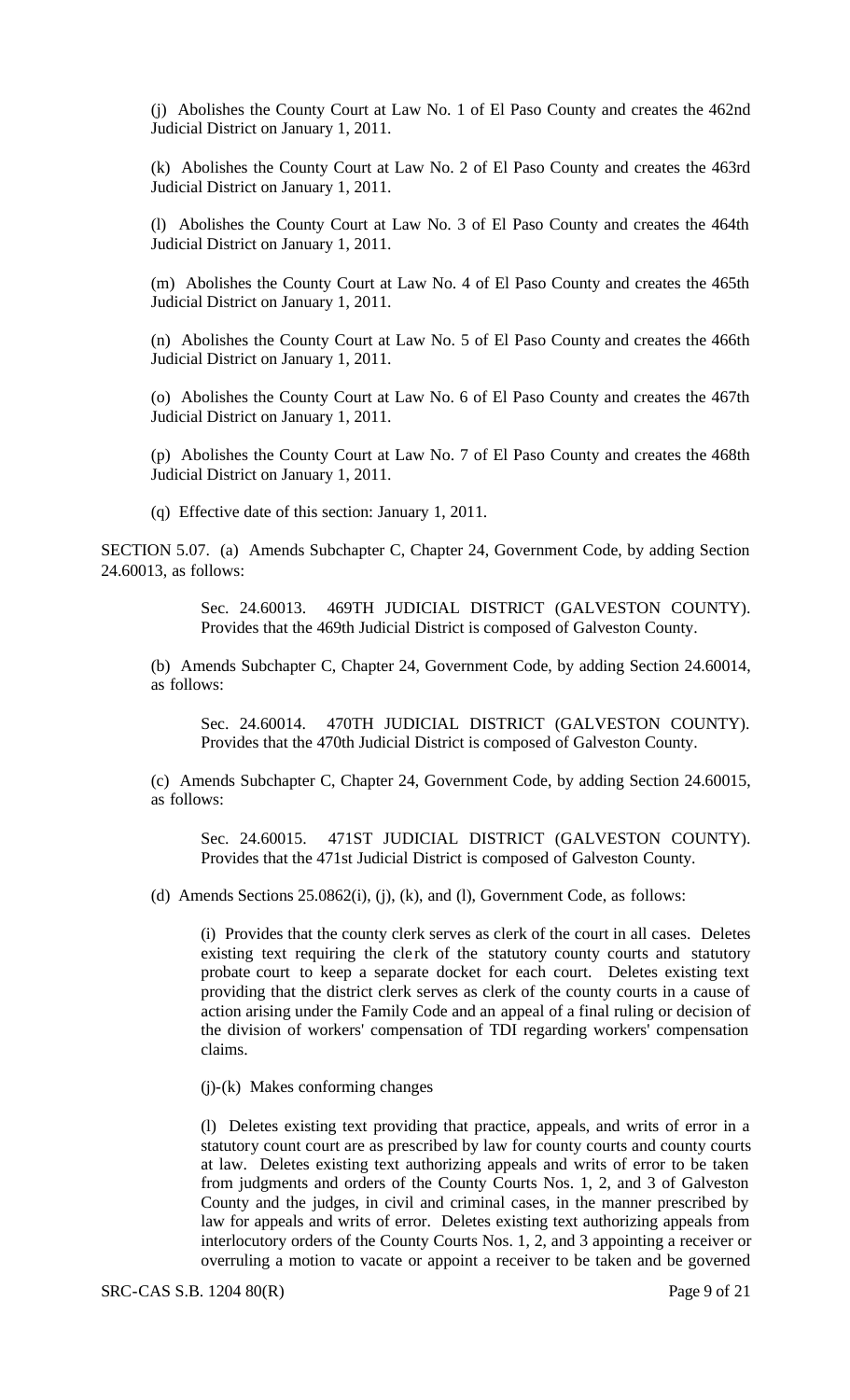by the laws relating to appeals from similar orders of district court. Makes nonsubstantive changes.

(e) Repealer: Sections 25.0861(a) (regarding Galveston County statutory county courts) and 25.0862(a), (b), (g), (h), (m), and (n) (regarding Galveston County statutory court provisions), Government Code.

(f) Abolishes the County Court No. 1 of Galveston County and creates the 469th Judicial District on January 1, 2011.

(g) Abolishes the County Court No. 2 of Galveston County and creates the 470th Judicial District on January 1, 2011.

(h) Abolishes the County Court No. 3 of Galveston County and creates the 471st Judicial District on January 1, 2011.

(i) Effective date of this section: January 1, 2011.

SECTION 5.08. (a) Amends Subchapter C, Chapter 24, Government Code, by adding Section 24.60016, as follows:

> Sec. 24.60016. 472ND JUDICIAL DISTRICT (GREGG COUNTY). Provides that the 472nd Judicial District is composed of Gregg County.

(b) Amends Subchapter C, Chapter 24, Government Code, by adding Section 24.60017, as follows:

Sec. 24.60017. 473RD JUDICIAL DISTRICT (GREGG COUNTY). Provides that the 473rd Judicial District is composed of Gregg County.

(c) Repealer: Sections 25.0941 (Gregg County) and 25.0942 (Gregg County Court at Law Provisions), Government Code.

(d) Abolishes the County Court at Law No. 1 of Gregg County and creates the 472nd Judicial District on January 1, 2011.

(e) Abolishes the County Court at Law No. 2 of Gregg County and creates the 473rd Judicial District on January 1, 2011.

(f) Effective date of this section: January 1, 2011.

SECTION 5.09. (a) Amends Subchapter C, Chapter 24, Government Code, by adding Section 24.60018, as follows:

> Sec. 24.60018. 474TH JUDICIAL DISTRICT (HIDALGO COUNTY). Provides that the 474th Judicial District is composed of Hidalgo County.

(b) Amends Subchapter C, Chapter 24, Government Code, by adding Section 24.60019, as follows:

Sec. 24.60019. 475TH JUDICIAL DISTRICT (HIDALGO COUNTY). Provides that the 475th Judicial District is composed of Hidalgo County.

(c) Amends Subchapter C, Chapter 24, Government Code, by adding Section 24.60020, as follows:

Sec. 24.60020. 476TH JUDICIAL DISTRICT (HIDALGO COUNTY). Provides that the 476th Judicial District is composed of Hidalgo County.

(d) Amends Subchapter C, Chapter 24, Government Code, by adding Section 24.60021, as follows: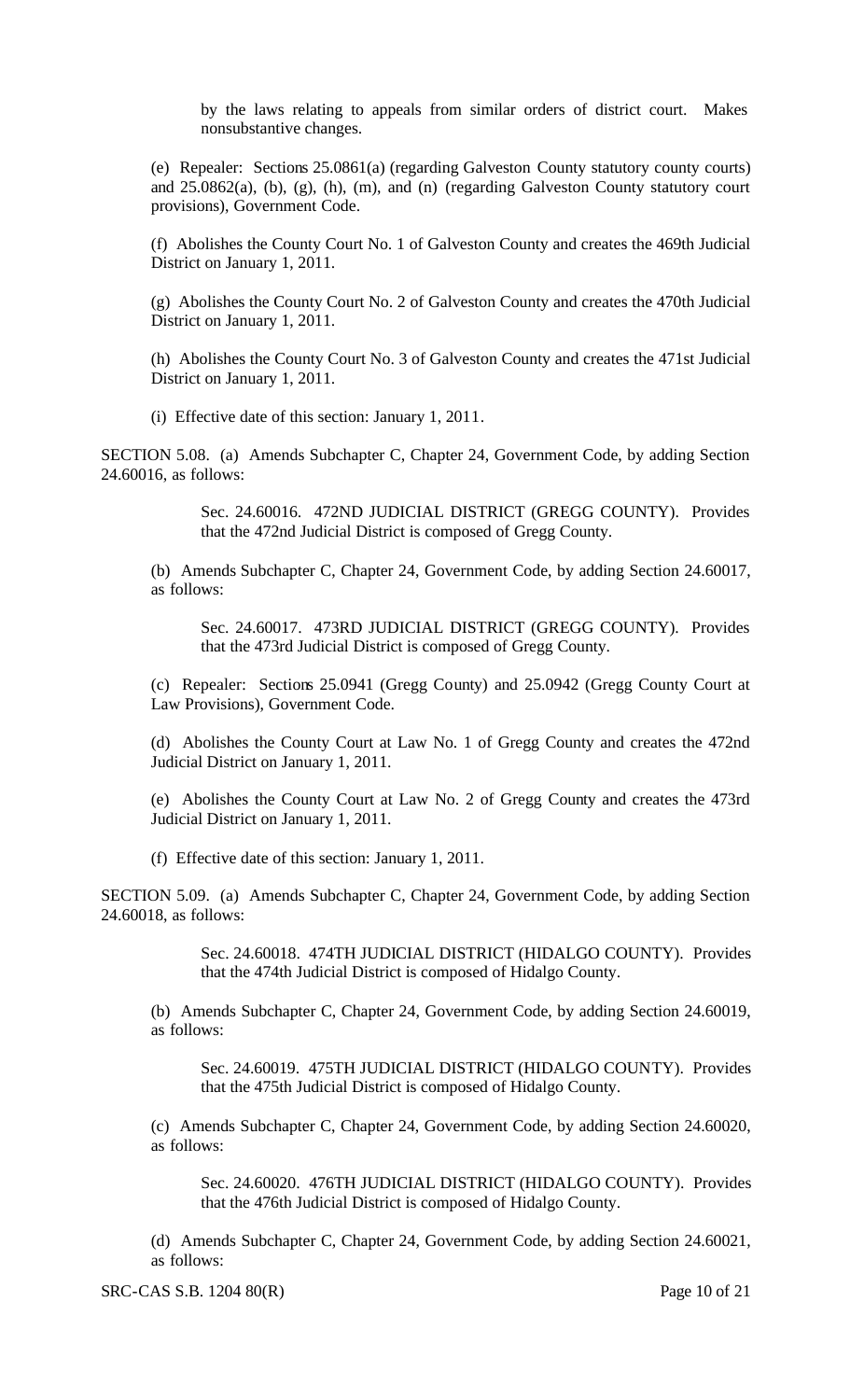Sec. 24.60021. 477TH JUDICIAL DISTRICT (HIDALGO COUNTY). Provides that the 477th Judicial District is composed of Hidalgo County.

(e) Amends Subchapter C, Chapter 24, Government Code, by adding Section 24.60022, as follows:

Sec. 24.60022. 478TH JUDICIAL DISTRICT (HIDALGO COUNTY). Provides that the 478th Judicial District is composed of Hidalgo County.

(f) Repealer: Sections 25.1101(a) and (c) (regarding Hidalgo County statutory county courts) and 25.1102 (Hidalgo County Court at Law Provisions), Government Code.

(g) Abolishes the County Court at Law No. 1 of Hidalgo County and creates the 474th Judicial District on January 1, 2011.

(h) Abolishes the County Court at Law No. 2 of Hidalgo County and creates the 475th Judicial District on January 1, 2011.

(i) Abolishes the County Court at Law No. 4 of Hidalgo County and creates the 476th Judicial District on January 1, 2011.

(j) Abolishes the County Court at Law No. 5 of Hidalgo County and creates the 477th Judicial District on January 1, 2011.

(k) Abolishes the County Court at Law No. 6 of Hidalgo County and creates the 478th Judicial District on January 1, 2011.

(l) Effective date of this section: January 1, 2011.

SECTION 5.10. (a) Amends Subchapter C, Chapter 24, Government Code, by adding Section 24.60023, as follows:

> Sec. 24.60023. 479TH JUDICIAL DISTRICT (HOOD COUNTY). Provides that the 479th Judicial District is composed of Hood County.

(b) Repealer: Sections 25.1131 (Hood County) and 25.1132 (Hood County Court at Law Provisions), Government Code.

(c) Abolishes the County Court at Law No. 1 of Hood County and creates the 479th Judicial District on January 1, 2011.

(d) Effective date of this section: January 1, 2011.

SECTION 5.11. (a) Amends Subchapter C, Chapter 24, Government Code, by adding Section 24.60024, as follows:

> Sec. 24.60024. 480TH JUDICIAL DISTRICT (KAUFMAN COUNTY). Provides that the 480th Judicial District is composed of Kaufman County.

(b) Amends Section 25.1311, Government Code, to make conforming changes.

(c) Amends Section 25.1312(b-1), Government Code, to provide that a statutory court in Kaufman County, rather than the County Court at Law No. 2 of Kaufman County, does not have jurisdiction of civil cases in which the amount in controversy exceeds a certain limit.

(d) Abolishes the County Court at law of Kaufman County and creates the 480th Judicial District on January 1, 2011.

(e) Effective date of this section: January 1, 2011.

SRC-CAS S.B. 1204 80(R) Page 11 of 21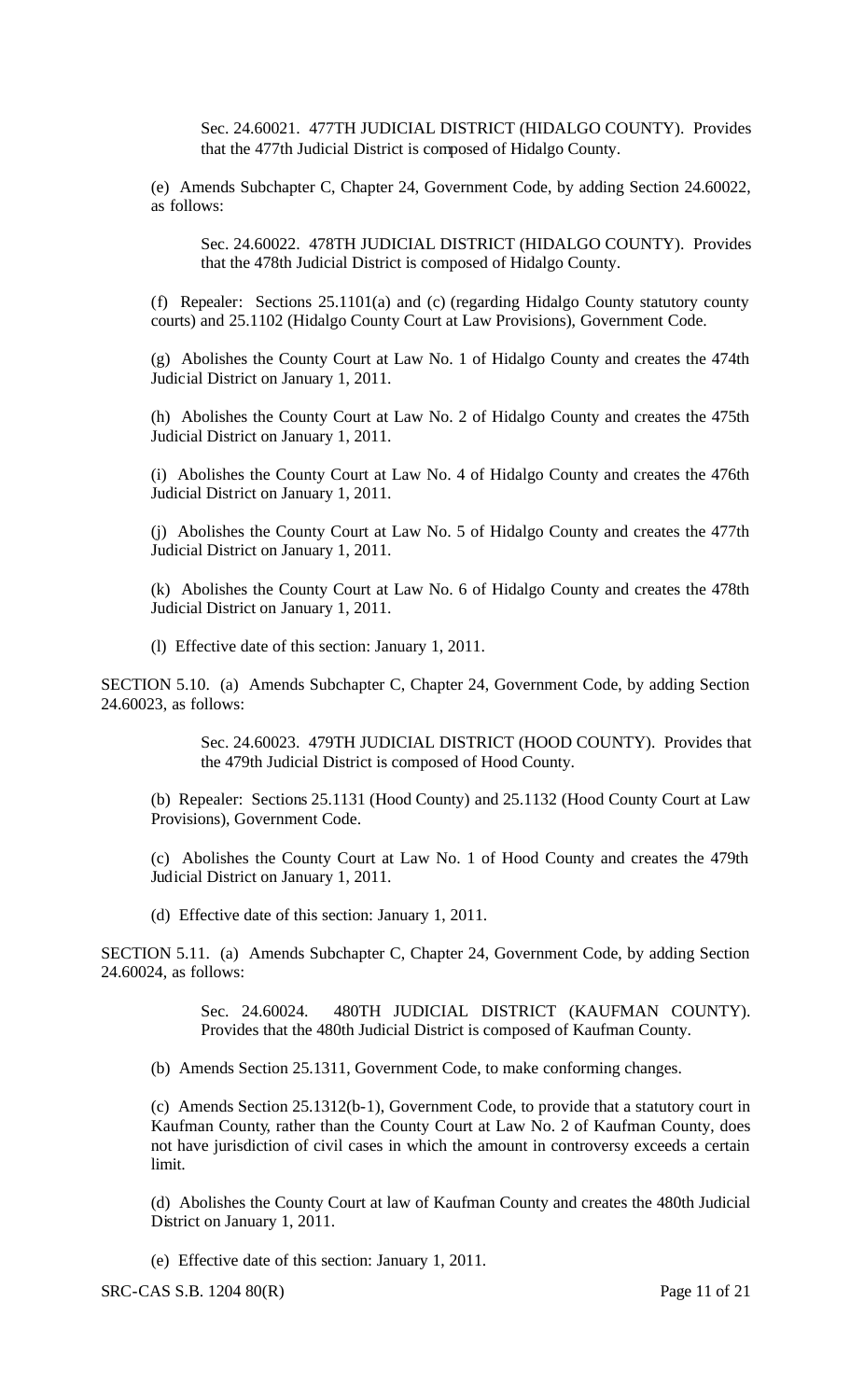SECTION 5.12. (a) Amends Subchapter C, Chapter 24, Government Code, by adding Section 24.60025, as follows:

> Sec. 24.60025. 481ST JUDICIAL DISTRICT (KENDALL COUNTY). Provides that the 481st Judicial District is composed of Kendall County.

(b) Repealer: Sections 25.1321 (Kendall County) and 25.1322 (Kendall County Court at Law Provisions), Government Code.

(c) Abolishes the County Court at Law of Kendall County and creates the 481st Judicial District on January 1, 2011.

(d) Effective date of this section: January 1, 2011.

SECTION 5.13. (a) Amends Subchapter C, Chapter 24, Government Code, by adding Section 24.60026, as follows:

> Sec. 24.60026. 482ND JUDICIAL DISTRICT (MIDLAND COUNTY). Provides that the 482nd Judicial District is composed of Midland County.

(b) Amends Subchapter C, Chapter 24, Government Code, by adding Section 24.60027, as follows:

Sec. 24.60027. 483RD JUDICIAL DISTRICT (MIDLAND COUNTY). Provides that the 483rd Judicial District is composed of Midland County.

(c) Repealer: Section 25.1671 (Midland County) and 25.1672 (Midland County Court at Law Provisions), Government Code.

(d) Abolishes the County Court at Law of Midland County and creates the 482nd Judicial District on January 1, 2011.

(e) Abolishes the County Court at Law No. 2 of Midland County and creates the 483rd Judicial District.

(f) Effective date of this section: January 1, 2011.

SECTION 5.14. (a) Amends Subchapter C, Chapter 24, Government Code, by adding Section 24.60028, as follows:

> Sec. 24.60028. 484TH JUDICIAL DISTRICT (NUECES COUNTY). Provides that the 484th Judicial District is composed of Nueces County.

(b) Amends Subchapter C, Chapter 24, Government Code, by adding Section 24.60029, as follows:

Sec. 24.60029. 485TH JUDICIAL DISTRICT (NUECES COUNTY). Provides that the 485th Judicial District is composed of Nueces County.

(c) Amends Subchapter C, Chapter 24, Government Code, by adding Section 24.60030, as follows:

Sec. 24.60030. 486TH JUDICIAL DISTRICT (NUECES COUNTY). Provides that the 486th Judicial District is composed of Nueces County.

(d) Amends Subchapter C, Chapter 24, Government Code, by adding Section 24.60031, as follows:

Sec. 24.60031. 487TH JUDICIAL DISTRICT (NUECES COUNTY). Provides that the 487th Judicial District is composed of Nueces County.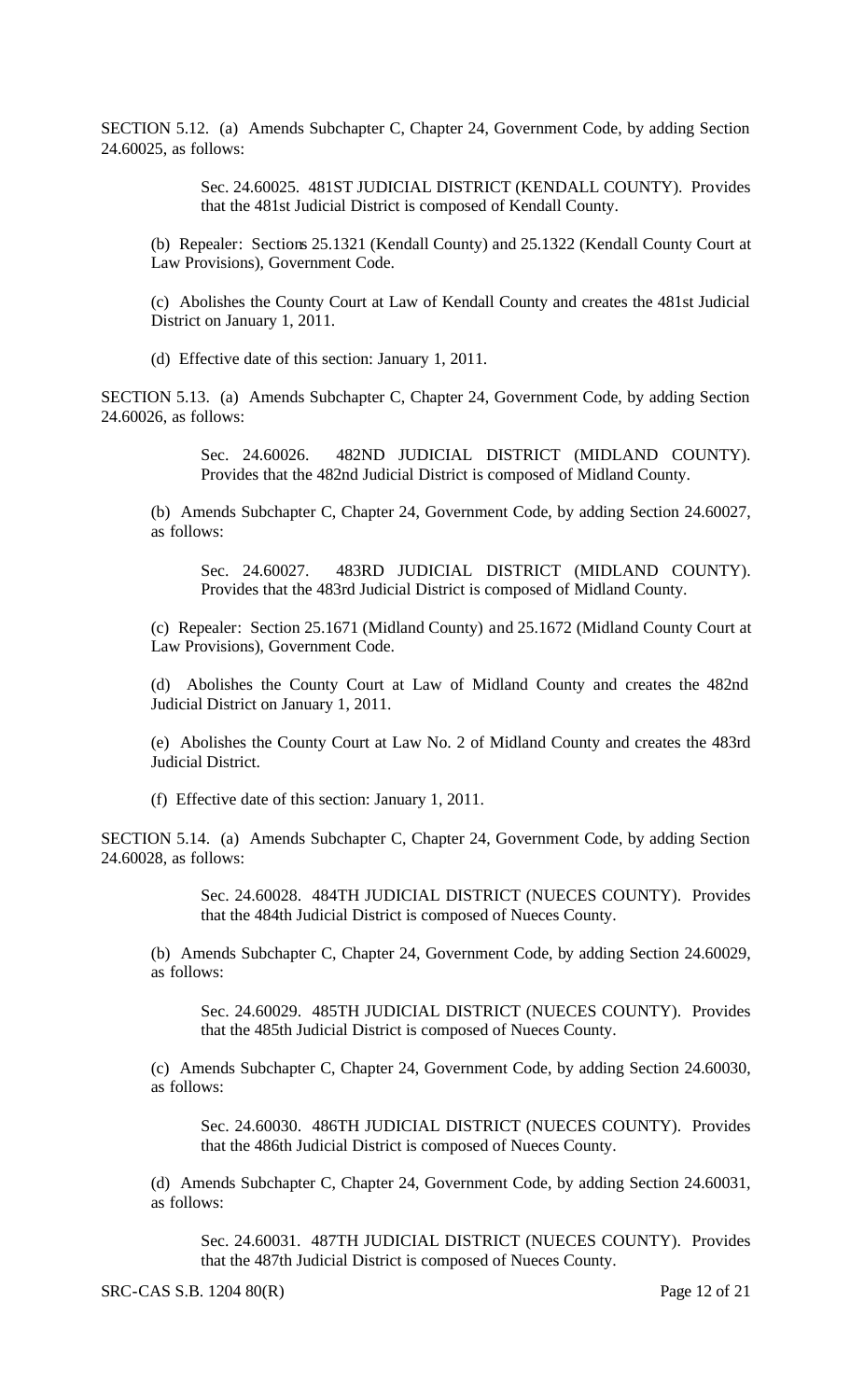(e) Amends Subchapter C, Chapter 24, Government Code, by adding Section 24.60032, as follows:

Sec. 24.60032. 488TH JUDICIAL DISTRICT (NUECES COUNTY). Provides that the 488th Judicial District is composed of Nueces County.

(f) Repealer: Sections 24.130(d), 24.196(d), 24.207(d), 24.219(d), 24.353(c), 24.393(c), 24.493(b), 24.627(c) (regarding county courts of law of Nueces County and their concurrent jurisdiction with certain district courts of Nueces County), 24.1801 (Nueces County), and 25.1802 (Nueces County Court at Law Provisions), Government Code.

(g) Abolishes the County Court at Law No. 1 of Nueces County and creates the 484th Judicial District on January 1, 2011.

(h) Abolishes the County Court at Law No. 2 of Nueces County and creates the 485th Judicial District on January 1, 2011.

(i) Abolishes the County Court at Law No. 3 of Nueces County and creates the 486th Judicial District on January 1, 2011.

(j) Abolishes the County Court at Law No. 4 of Nueces County and creates the 487th Judicial District on January 1, 2011.

(k) Abolishes the County Court at Law No. 5 of Nueces County and creates the 488th Judicial District on January 1, 2011.

(l) Effective date of this section: January 1, 2011.

SECTION 5.15. (a) Amends Subchapter C, Chapter 24, Government Code, by adding Section 24.60033, as follows:

> Sec. 24.60033. 489TH JUDICIAL DISTRICT (PANOLA COUNTY). Provides that the 489th Judicial District is composed of Panola County.

(b) Repealer: Sections 25.1851 (Panola County) and 25.1852 (Panola County Court at Law Provisions), Government Code.

(c) Abolishes the County Court at Law of Panola County and creates the 489th Judicial District on January 1, 2011.

(d) Effective date of this section: January 1, 2011.

SECTION 5.16. (a) Amends Subchapter C, Chapter 24, Government Code, by adding Section 24.60034, as follows:

> Sec. 24.60034. 490TH JUDICIAL DISTRICT (PARKER COUNTY). Provides that the 490th Judicial District is composed of Parker County.

(b) Amends Subchapter C, Chapter 24, Government Code, effective January 1, 2011, by adding Section 24.60035, as follows:

Sec. 24.60035. 491ST JUDICIAL DISTRICT (PARKER COUNTY). Provides that the 491st Judicial District is composed of Parker County.

(c) Amends Section 25.1861(a), Government Code, to make conforming changes.

(d) Repealer, effective January 1, 2011: Sections 25.1861 (Parker County), 25.1862 (Parker County Court at Law Provisions), and 25.1863 (Probate Jurisdiction; Contested Cases), Government Code.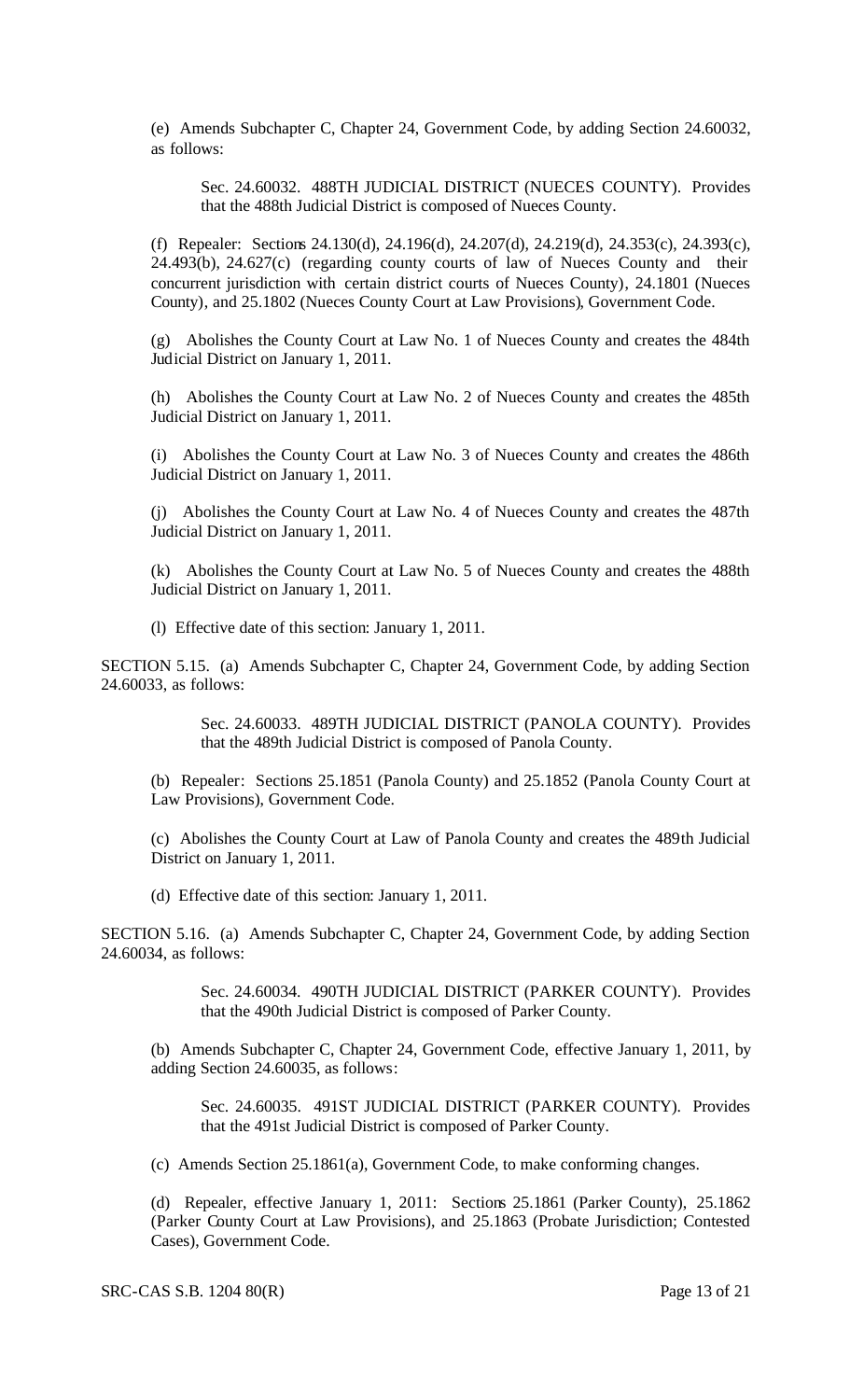(e) Abolishes the County Court at Law No. 2 of Parker County and creates the 490th Judicial District on January 1, 2009.

(f) Abolishes the County Court at Law of Parker County and creates the 491st Judicial District on January 1, 2011.

(g) Effective date of Subsection (b) of this section, for purposes of Section 201.027 (New Office), Election Code: January 1, 2011, notwithstanding Subsection (h) of this section.

(h) Effective date of this section: January 1, 2009.

SECTION 5.17. (a) Amends Subchapter C, Chapter 24, Government Code, by adding Section 24.60036, as follows:

> Sec. 24.60036. 492ND JUDICIAL DISTRICT (RANDALL COUNTY). Provides that the 492nd Judicial District is composed of Randall County.

(b) Amends Subchapter C, Chapter 24, Government Code, by adding Section 24.60037, as follows:

Sec. 24.60037. 493RD JUDICIAL DISTRICT (RANDALL COUNTY). Provides that the 493rd Judicial District is composed of Randall County.

(c) Repealer: Sections 25.1931 (Randall County) and 25.1932 (Randall County Court at Law Provisions), Government Code.

(d) Abolishes the County Court at Law No. 1 of Randall County and creates the 492nd Judicial District on January 1, 2011.

(e) Abolishes the County Court at Law No. 2 of Randall County and creates the 493rd Judicial District on January 1, 2011.

(f) Effective date of this section: January 1, 2011.

SECTION 5.18. (a) Amends Subchapter C, Chapter 24, Government Code, by adding Section 24.60038, as follows:

> Sec. 24.60038. 494TH JUDICIAL DISTRICT (ROCKWALL COUNTY). Provides that the 494th Judicial District is composed of Rockwall County.

(b) Repealer: Sections 25.2011 (Rockwall County) and 25.2012 (Rockwall County Court at Law Provisions), Government Code.

(c) Abolishes the County Court at Law of Rockwall County and creates the 494th Judicial District on January 1, 2009.

(d) Effective date of this section: January 1, 2009.

SECTION 5.19. (a) Amends Subchapter C, Chapter 24, Government Code, by adding Section 24.60039, as follows:

> Sec. 24.60039. 495TH JUDICIAL DISTRICT (RUSK COUNTY). Provides that the 495th Judicial District is composed of Rusk County.

(b) Repealer: Sections 25.2031 (Rusk County) and 25.2032 (Rusk County Court at Law Provisions), Government Code.

(c) Abolishes the County Court at Law of Rusk County and creates the 495th Judicial District on January 1, 2011.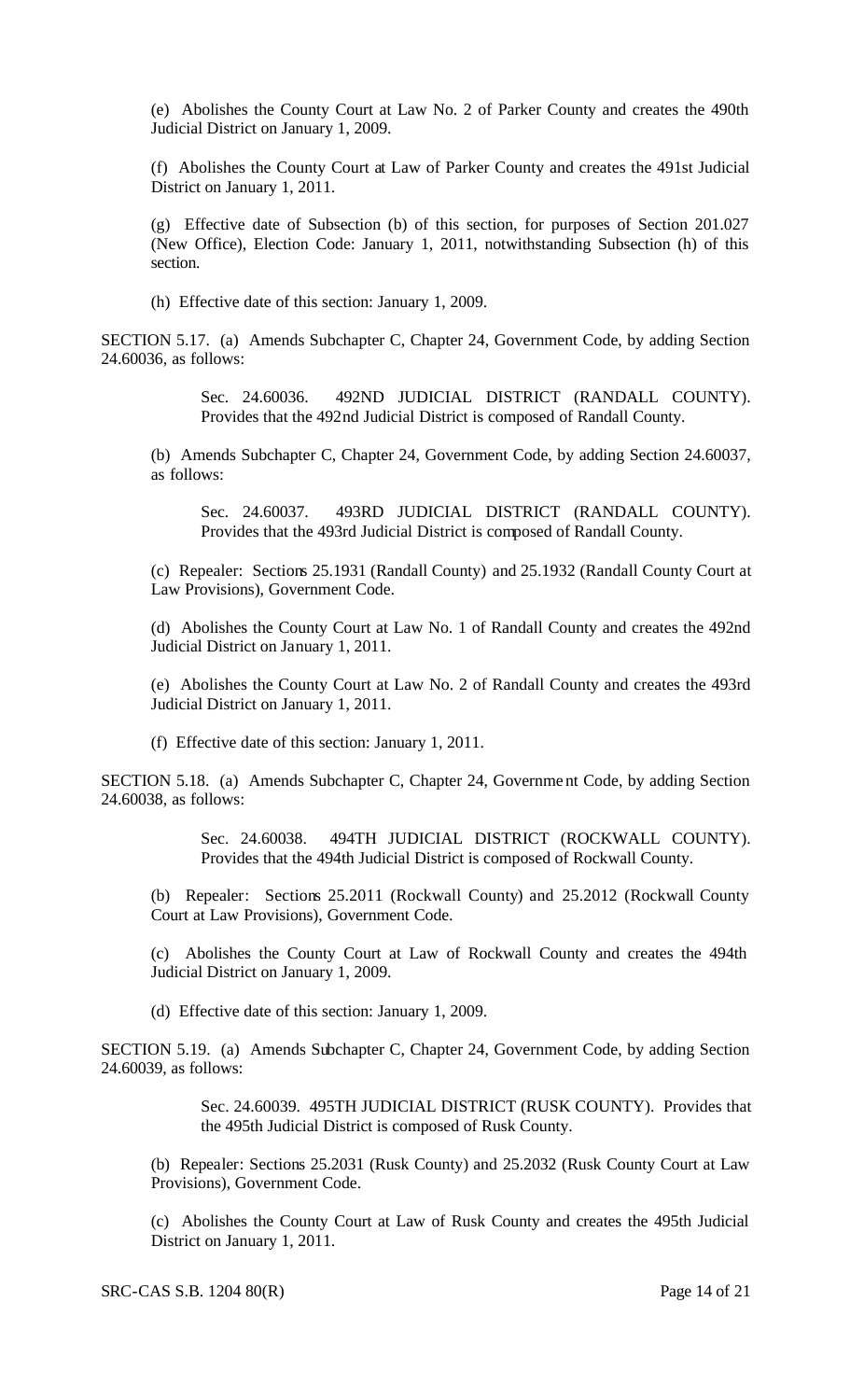(d) Effective date of this section: January 1, 2011.

SECTION 5.20. (a) Amends Subchapter C, Chapter 24, Government Code, by adding Section 24.60040, as follows:

> Sec. 24.60040. 496TH JUDICIAL DISTRICT (SMITH COUNTY). Provides that the 496th Judicial District is composed of Smith County.

(b) Amends Subchapter C, Chapter 24, Government Code, by adding Section 24.60041, as follows:

Sec. 24.60041. 496TH JUDICIAL DISTRICT (SMITH COUNTY). Provides that the 497th Judicial District is composed of Smith County.

(c) Amends Subchapter C, Chapter 24, Government Code, by adding Section 24.60042, as follows:

Sec. 24.60042. 498TH JUDICIAL DISTRICT (SMITH COUNTY). Provides that the 498th Judicial District is composed of Smith County.

(d) Repealer: Sections 25.2141 (Smith County) and 25.2142 (Smith County Court at Law Provisions), Government Code.

(e) Abolishes the County Court at Law of Smith County and creates the 496th Judicial District on January 1, 2011.

(f) Abolishes the County Court at Law No. 2 of Smith County and creates the 497th Judicial District on January 1, 2011.

(g) Abolishes the County Court at Law No. 3 of Smith County and creates the 498th Judicial District on January 1, 2011.

(h) Effective date of this section: January 1, 2011.

SECTION 5.21. (a) Amends Subchapter C, Chapter 24, Government Code, by adding Section 24.60043, as follows:

> Sec. 24.60043. 499TH JUDICIAL DISTRICT (TRAVIS COUNTY). Provides that the 499th Judicial District is composed of Travis County.

(b) Amends Subchapter C, Chapter 24, Government Code, by adding Section 24.60044, as follows:

Sec. 24.60044. 500TH JUDICIAL DISTRICT (TRAVIS COUNTY). Provides that the 500th Judicial District is composed of Travis County.

(c) Amends Subchapter C, Chapter 24, Government Code, by adding Section 24.60045, as follows:

Sec. 24.60045. 501ST JUDICIAL DISTRICT (TRAVIS COUNTY). Provides that the 501st Judicial District is composed of Travis County.

(d) Amends Subchapter C, Chapter 24, Government Code, by adding Section 24.60046, as follows:

Sec. 24.60046. 502ND JUDICIAL DISTRICT (TRAVIS COUNTY). Provides that the 502nd Judicial District is composed of Travis County.

(e) Amends Subchapter C, Chapter 24, Government Code, by adding Section 24.60047, as follows: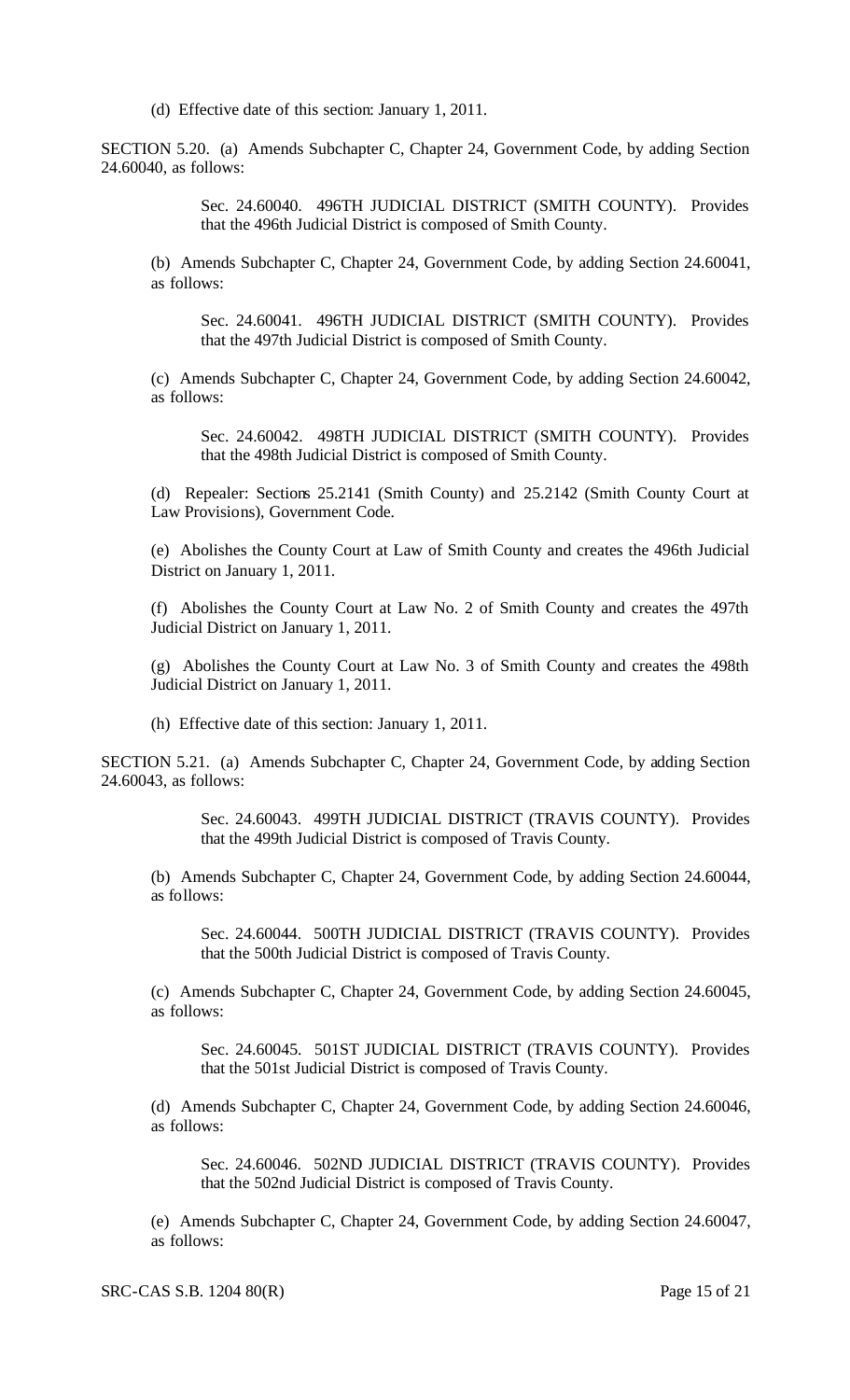Sec. 24.60047. 503RD JUDICIAL DISTRICT (TRAVIS COUNTY). Provides that the 503rd Judicial District is composed of Travis County.

(f) Amends Subchapter C, Chapter 24, Government Code, by adding Section 24.60048, as follows:

Sec. 24.60048. 504TH JUDICIAL DISTRICT (TRAVIS COUNTY). Provides that the 504th Judicial District is composed of Travis County.

(g) Amends Subchapter C, Chapter 24, Government Code, by adding Section 24.60049, as follows:

Sec. 24.60049. 505TH JUDICIAL DISTRICT (TRAVIS COUNTY). Provides that the 505th Judicial District is composed of Travis County.

(h) Amends Sections 25.2293(c) and (k), Government Code, as follows:

(c) Authorizes a statutory probate court to transfer an eminent domain proceeding to a district court in the county, rather than to a county court at law in the county.

(k) Authorizes juries summoned for any statutory probate court to, by order of the judge, be transferred to any of the other courts in the county to serve and authorizes such juries to be used as if summoned for the court to which they are transferred. Deletes existing text requiring the jurisdiction and authority vested by law in the county court for the drawing, selection, and service of jurors to be exercised by the statutory county courts.

(i) Repealer: Sections 25.2291(a) and (b) (regarding the Travis County statutory county courts) and 25.2292 (Travis County Court at Law Provisions), Government Code.

(j) Abolishes the County Court at Law No. 1 of Travis County, Texas and creates the 499th Judicial District on January 1, 2011.

(k) Abolishes the County Court at Law No. 2 of Travis County, Texas and creates the 500th Judicial District on January 1, 2011.

(l) Abolishes the County Court at Law No. 3 of Travis County, Texas and creates the 501st Judicial District on January 1, 2011.

(m) Abolishes the County Court at Law No. 4 of Travis County, Texas and creates the 502nd Judicial District on January 1, 2011.

(n) Abolishes the County Court at Law No. 5 of Travis County, Texas and creates the 503rd Judicial District on January 1, 2011.

(o) Abolishes the County Court at Law No. 6 of Travis County, Texas and creates the 504th Judicial District on January 1, 2011.

(p) Abolishes the County Court at Law No. 7 of Travis County, Texas and creates the 505th Judicial District on January 1, 2011.

(q) Effective date of this section: January 1, 2011.

SECTION 5.22. Amends Subchapter A, Chapter 24, Government Code, by adding Section 24.0081, as follows:

Sec. 24.0081. OTHER JURISDICTION OF CERTAIN COURTS. (a) Provides that, in addition to other jurisdiction provided by law, the 450th, 451st, 452nd, 453rd, 454th, 460th, 461st, 469th, 470th, 471st, 472nd, 473rd, 474th, 475th, 476th, 477th, 478th, 480th, 481st, 482nd, 483rd, 484th, 485th, 486th, 487th, 488th, 489th, 490th, 491st, 492nd, 493rd, 494th, 495th, 496th, 497th, 498th, 499th, 500th, 501st, 502nd, 503rd, 504th, and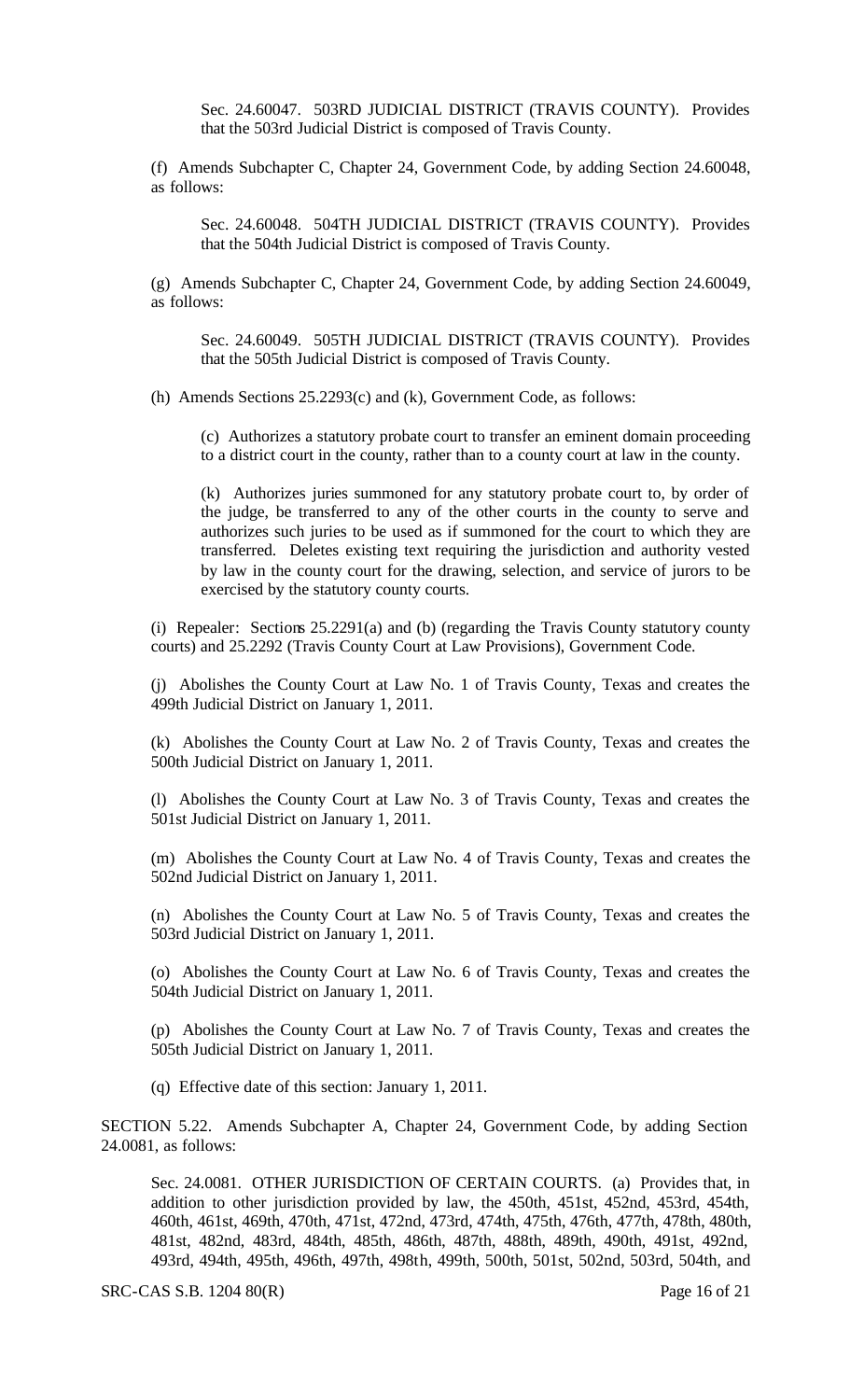505th District Courts have the criminal jurisdiction of a county court. Provides that the jurisdiction of a county court described by Section 26.045(a) (regarding original criminal jurisdiction) is concurrent with the jurisdiction of the district court provided by this subsection, notwithstanding Section 26.045(a).

(b) Provides that, in addition to other jurisdiction provided by law, the 450th, 451st, 452nd, 453rd, 454th, 455th, 456th, 457th, 458th, 459th, 460th, 461st, 462nd, 463rd, 464th, 465th, 466th, 467th, 468th, 469th, 470th, 471st, 472nd, 473rd, 474th, 475th, 476th, 477th, 478th, 480th, 481st, 482nd, 483rd, 484th, 485th, 486th, 487th, 488th, 489th, 490th, 491st, 492nd, 493rd, 494th, 495th, 496th, 497th, 498th, 499th, 500th, 501st, 502nd, 503rd, 504th, and 505th District Courts have the appellate jurisdiction of a county court. Provides that the jurisdiction of a county court described by Section 26.046 (Appellate Criminal Jurisdiction) is concurrent with the jurisdiction of the district court provided by this subsection.

(c) Provides that, in addition to other jurisdiction provided by law, the 450th, 451st, 452nd, 453rd, 454th, 460th, 461st, 472nd, 473rd, 480th, 481st, 482nd, 483rd, 484th, 485th, 486th, 487th, 488th, 489th, 490th, 491st, 492nd, 493rd, 494th, 495th, 496th, 497th, and 498th District Courts have the jurisdiction of a county court in matters and proceedings under Subtitle C (Texas Mental Health Code), Title 7, Health and Safety Code. Provides that the jurisdiction of a county court described by Section 26.052 (Probate and Mental Health Code Cases) is concurrent with the jurisdiction of the district court provided by this subsection.

SECTION 5.23. Requires the initial vacancy in the office of judge of a judicial district created by this article to be filled by election, notwithstanding Section 24.311 (Appointment of Initial Judge), Government Code, and except as provided by Section 5.24 of this article. Provides that the office of judge of a judicial district created by this article exists for purposes of the primary and general elections in 2010, except as provided by Section 5.24 of this article. Provides that a vacancy after the initial vacancy is filled as provided by Section 28 (Vacancy in Office of Supreme Court, Court of Criminal Appeals, Court of Appeals, and District Courts to be Filled by the Governor), Article V, Texas Constitution.

SECTION 5.24. Requires the initial vacancy in the offices of judge of the 490th and 494th judicial districts to be filled by election, notwithstanding Section 24.311, Government Code. Provides that the offices of judge of those judicial districts exist for purposes of the primary and general elections in 2008. Provides that a vacancy after the initial vacancy is filled as provided by Section 28, Article V, Texas Constitution.

SECTION 5.25. Provides that on and after the date on which a statutory county court is abolished in accordance with this article a reference in law to that court with respect to a case or proceeding means another court in the same county with jurisdiction over the case or proceeding and a reference in law to the judge of that court, including a reference in Chapter 152 (Juvenile Boards), Human Resources Code, means the judge of the district court created by the same subsection of the section of this article that provides for the date of abolition of the statutory county court.

SECTION 5.26. (a) Requires the local administrative statutory county court judge, on the date a statutory county court in the county the local administrative judge serves is abolished in accordance with this article, to transfer all cases pending in that court immediately before the abolition to the district court created by the same subsection of the section of this article that provides for the date of abolition of the statutory county court.

(b) Provides that when a case is transferred as provided by Subsection (a) of this section, all processes, writs, bonds, recognizances, or other obligations issued from the transferring court are returnable to the court to which the case is transferred as if originally issued by that court. Provides that the obligees on all bonds and recognizances taken in and for the transferring court and all witnesses summoned to appear in the transferring court are required to appear before the court to which the case is transferred as if taken in or for required to appear before that court.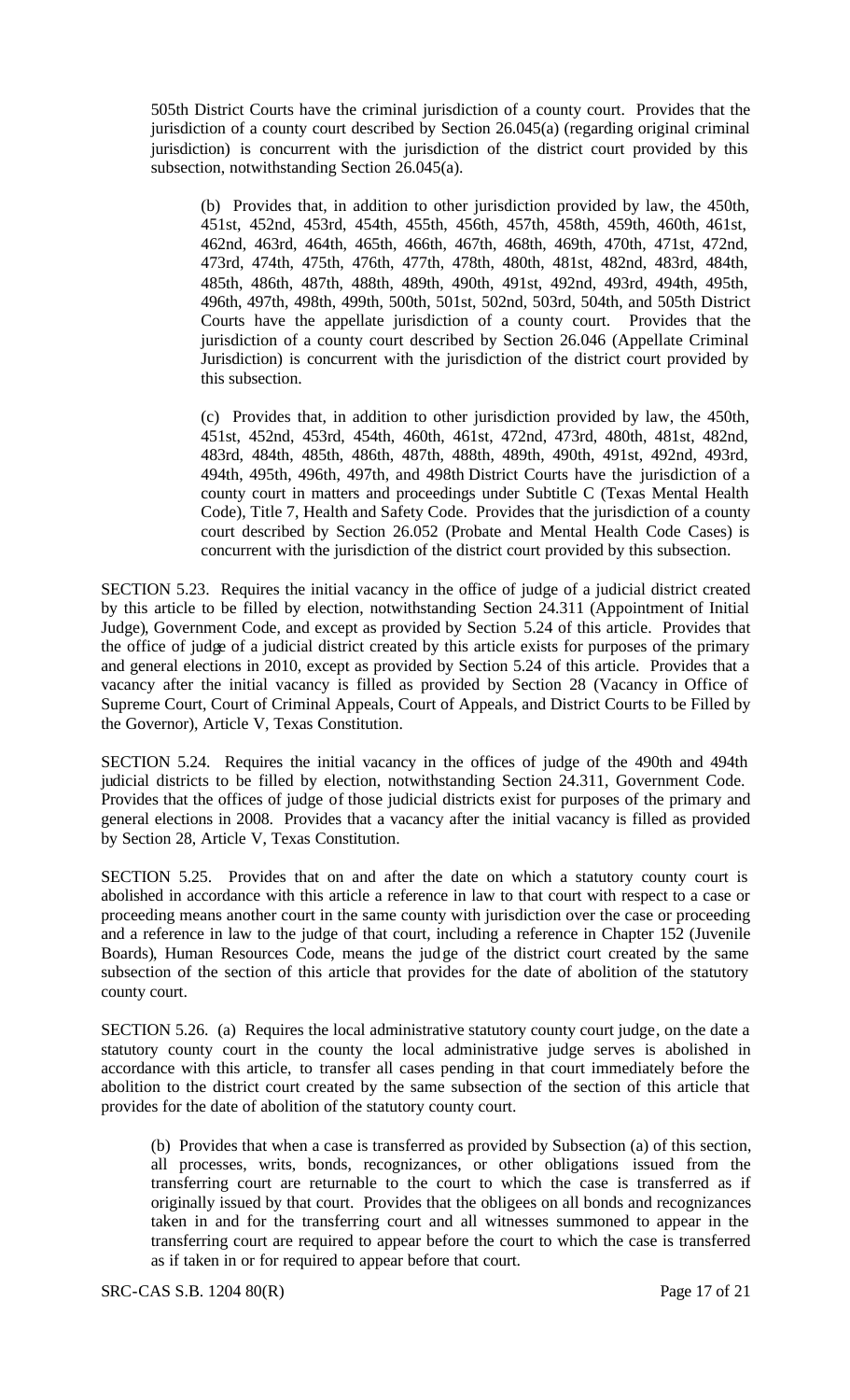SECTION 5.27. Provides that it is an exception to the application of Section 255.006 (Misleading Use of Office Title), Election Code, that a person making a representation described by that section represents that a judge who, immediately before the date a statutory county court was abolished in accordance with this article, was serving as the judge of that court and who is a candidate to fill the initial vacancy in the office of judge of the district court created by the same subsection of the section of this article that provides for the date of abolition of the statutory county court for which the person formerly served as judge, holds the office of that district court.

SECTION 5.28. (a) Provides that this section applies only to certain judges.

(b) Authorizes a person, not later than the 30th day after the date a person to whom this section applies takes office as the initial judge of a district court described by Subsection (a)(2) of this section, to make an irrevocable election to remain a member of the retirement system provided by the county formerly served by the statutory county court described by Subsection (a)(1) of this section. Provides that a person who elects to remain a member of the retirement system provided by that county is not eligible for membership in the Judicial Retirement System of Texas Plan Two.

(c) Provides that an election under this section is governed by procedures adopted by the Judicial Retirement System of Texas Plan Two. Requires the Judicial Retirement System of Texas Plan Two to notify the applicable county and the retirement systems of the person's election as soon as practicable after an election is made.

(d) Requires a person who elects to remain a member of the retirement system provided by the county under this section to contribute to that retirement system at the rate required of other required members of that system for current service. Sets forth the criteria for determining a person's contribution under this section.

(e) Requires the state, on behalf of a person who elects to remain a member of the retirement system provided by the county, to contribute to that retirement system an amount equal to the amount of the person's member contribution under Subsection (d) of this section. Sets forth the criteria for determining the state's contribution under this section.

(f) Provides that a person who does not elect to remain a member of a county-provided retirement system under Subsection (b) of this section is considered to have chosen membership in the Judicial Retirement System of Texas Plan Two.

## ARTICLE 6. PROVISIONS RELATING TO JUSTICE AND SMALL CLAIMS COURTS

SECTION 6.01. Amends Section 27.004(b), Government Code, to authorize a person, if the person refuses to deliver dockets, books, or papers belonging to the office of any justice of the peace, to be attached and imprisoned by the order of the district court, rather than the county judge, until the person makes delivery. Deletes existing text authorizing the county judge to issue the order in termtime or vacation.

SECTION 6.02. Amends Section 27.031(a), Government Code, to provide that, in addition to the jurisdiction and powers provided by the constitution and other law, the justice court has original jurisdiction of civil matters in which exclusive jurisdiction is not in the district or county court and in which the amount in controversy is not more than \$10,000, rather than \$5,000, exclusive of interest.

SECTION 6.03. Amends Subchapter B, Chapter 27, Government Code, by adding Section 27.035, as follows:

Sec. 27.035. LIMITATION ON AWARDS. Prohibits a justice court from awarding a judgment that exceeds \$10,000, exclusive of interest and costs of court.

SECTION 6.04. Amends Subchapter C, Chapter 27, Government Code, by adding Section 27.060, as follows:

SRC-CAS S.B. 1204 80(R) Page 18 of 21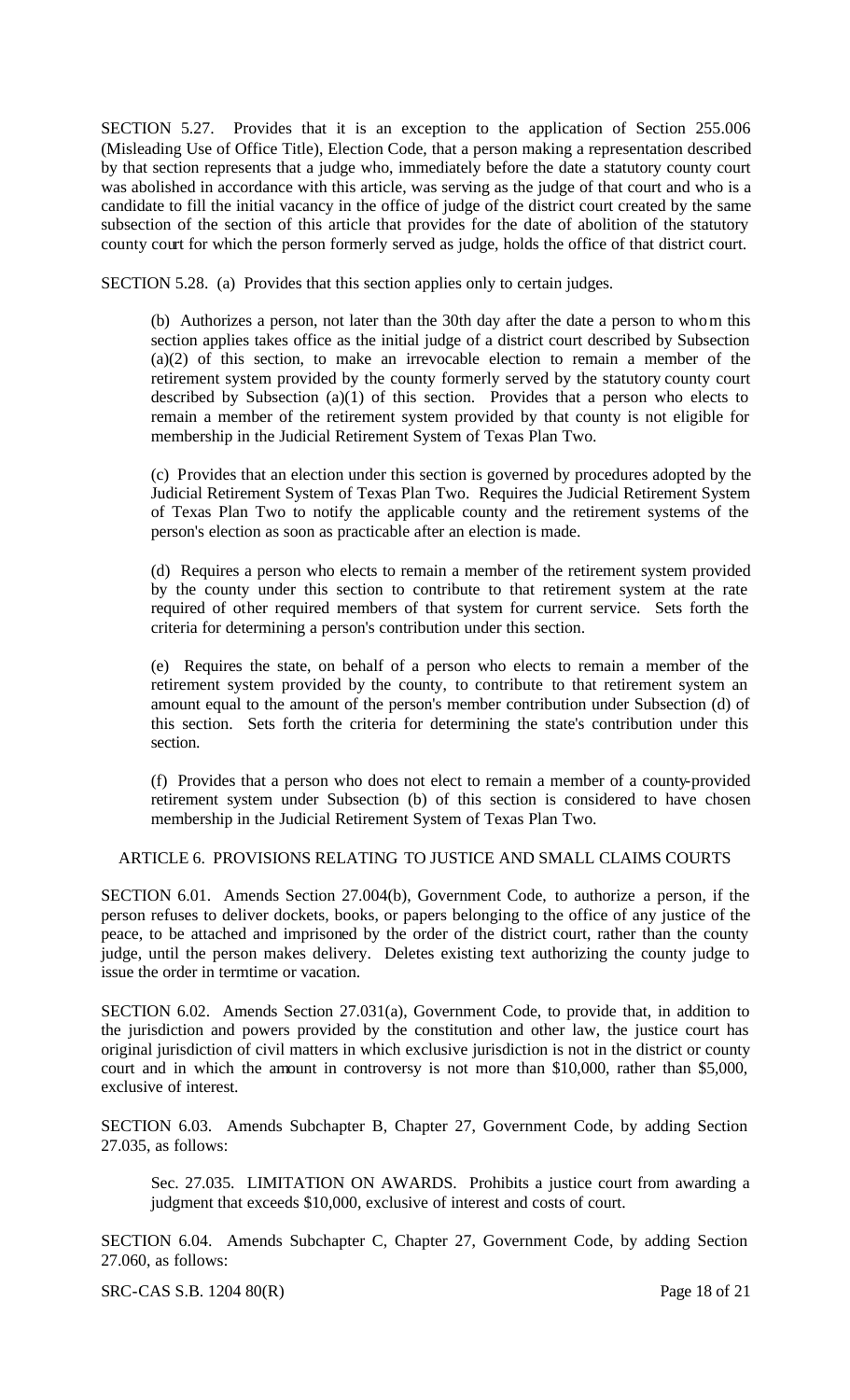Sec. 27.060. SMALL CLAIMS. Requires a justice court to conduct proceedings in a small claims case, as that term is define by the supreme court, in accordance with rules of civil procedure promulgated by the supreme court to ensure the fair, expeditous, and inexpensive resolution of small claims cases.

SECTION 6.05. (a) Repealer: Chapter 28 (Small Claims Courts), Government Code.

(b) Abolishes each small claims court under Chapter 28, Government Code, on the effective date of this section.

SECTION 6.06. Requires the Texas Supreme Court, not later than July 1, 2008, to promulgate rules to define cases that constitute small claims cases and rules of civil procedure applicable to those cases as required by Section 27.060, Government Code, as added by this article. Requires the justices of the supreme court to appoint an advisory committee to assist the court in developing the rules.

SECTION 6.07. (a) Requires the justice of the peace sitting as judge of a small claims court in a county to transfer all cases pending in the court to a justice court in a county immediately before the date the small claims court in the county is abolished in accordance wit this article.

(b) Provides that when a case is transferred as provided by Subsection (a), all processes, writs, bonds, recognizances, or other obligations issued from the transferring court are returnable to the court to which the case is transferred as if originally issued by that court. Provides that the obligees on all bonds and recognizances taken in and for the transferring court are required to appear before the court to which the case is transferred as if originally required to appear before that court.

SECTION 6.08. Effective date of Sections 6.04 and 6.05 of this article: July 1, 2008.

# ARTICLE 7. COURT ADMINISTRATION

SECTION 7.01. Amends Section 74.005, Government Code, as follows:

(a) Requires the chief justice of the supreme court, rather than the governor with the advice and consent of the senate, to appoint one judge in each administrative region as presiding judge of the region.

(b) Requires the chief justice of the supreme court, rather than the governor, to immediately appoint or reappoint a presiding judge on the death, resignation, removal, or expiration of the term of office of a presiding judge.

SECTION 7.02. Amends Section 74.044, Government Code, as follows:

Sec. 74.044. TERM OF PRESIDING JUDGE. Includes the provision that a presiding judge, serving for a term of office of four years from the date of qualification as the presiding judge, is subject to removal by the supreme court for good cause.

## ARTICLE 8. JUDICIAL PANELS ON MULTIDISTRICT LITIGATION AND COMPLEX CASES

SECTION 8.01. Amends Subchapter H, Chapter 74, Government Code, by adding Section 74.165, as follows:

Sec. 74.165. LIMITATION. Prohibits a civil case that is being or has been considered for transfer under this subchapter by the judicial panel on multidistrict litigation from being referred to the judicial panel on complex cases under Subchapter I for a determination of whether the case is complex, regardless of whether the judicial panel on multidistrict litigation transfers the case.

SECTION 8.02. Amends Chapter 74, Government Code, by adding Subchapter I, as follows:

SRC-CAS S.B. 1204 80(R) Page 19 of 21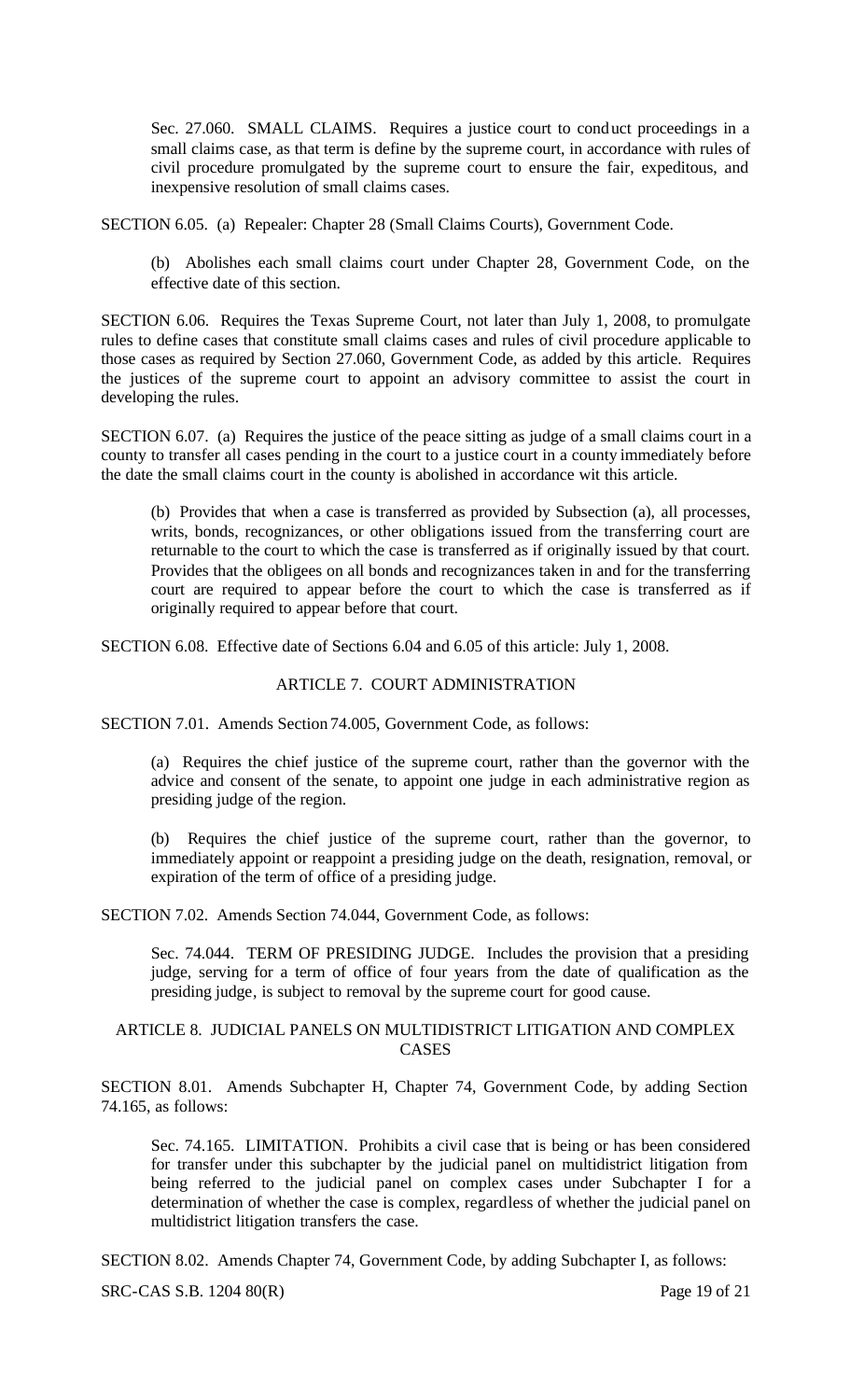# SUBCHAPTER I. JUDICIAL PANEL ON COMPLEX CASES

Sec. 74.181. DEFINITION. Defines "panel."

Sec. 74.182. JUDICIAL PANEL ON COMPLEX CASES. Provides that the judicial panel on complex cases (panel) consists of five members designated by the chief justice of the supreme court. Requires the members of the panel to be active court of appeals justices or regional presiding judges.

Sec. 74.183. OPERATION AND RULES IN GENERAL. (a) Requires the panel to operate according to rules of practice and procedure adopted by the supreme court under Section 74.024.

(b) Authorizes the panel to prescribe additional rules for the conduct of its business not inconsistent with the law or rules adopted by the supreme court, including rules adopted under Section 74.184.

Sec. 74.184. RULES TO GUIDE DETERMINATION OF WHETHER CASE IS COMPLEX. (a) Requires the supreme court to adopt rules regarding the types of civil cases that constitute complex cases.

(b) Requires the supreme court, in developing the rules, to consider certain factors with respect to a type of civil case.

Sec. 74.185. DETERMINATION BY PANEL. (a) Requires the judge of the court in which a case is pending, on the motion of a party to a civil case, to refer the case to the panel for a determination of whether the case constitutes a complex case.

(b) Requires the panel to determine whether the case is a complex case by using the rules adopted by the supreme court under Section 74.184. Provides that the concurrence of three panel members is necessary to make the determination that the case is complex.

Sec. 74.186. ASSIGNMENT OF JUDGE. (a) Requires the panel to assign a judge to hear the case upon determining that a case is a complex case. Authorizes the panel to make certain judge assignments.

(b) Provides that a retired or former judge assigned to preside over a complex case is not subject to an objection under Section 74.053 (Objection to Judge Assigned to a Trial Court), other than an objection made as authorized by Section 74.053(d).

Sec. 74.187. LIMITATION. Prohibits a civil case that is or has been referred to the panel for a determination of whether the case is complex from being transferred by the judicial panel on multidistrict litigation as provided by Subchapter H, regardless of the determination made by the panel under this subchapter.

Sec. 74.188. MANDAMUS. Authorizes a party to the case, on determination by the panel that a case is not complex, to apply to the supreme court for a writ of mandamus to the panel for a determination to the contrary. Requires the supreme court to review the application under an abuse of discretion standard.

SECTION 8.03. Amends Subchapter B, Chapter 51, Civil Practice and Remedies Code, by adding Section 51.016, as follows:

Sec. 51.016. PERMISSIVE APPEALS IN MULTIDISTRICT LITIGATION AND COMPLEX CASES. Authorizes the judge of a district court to which multidistrict litigation has been transferred under Section 74.162 (Transfer of Cases By Panel), Government Code, or the judge of a district court assigned to hear a complex case under